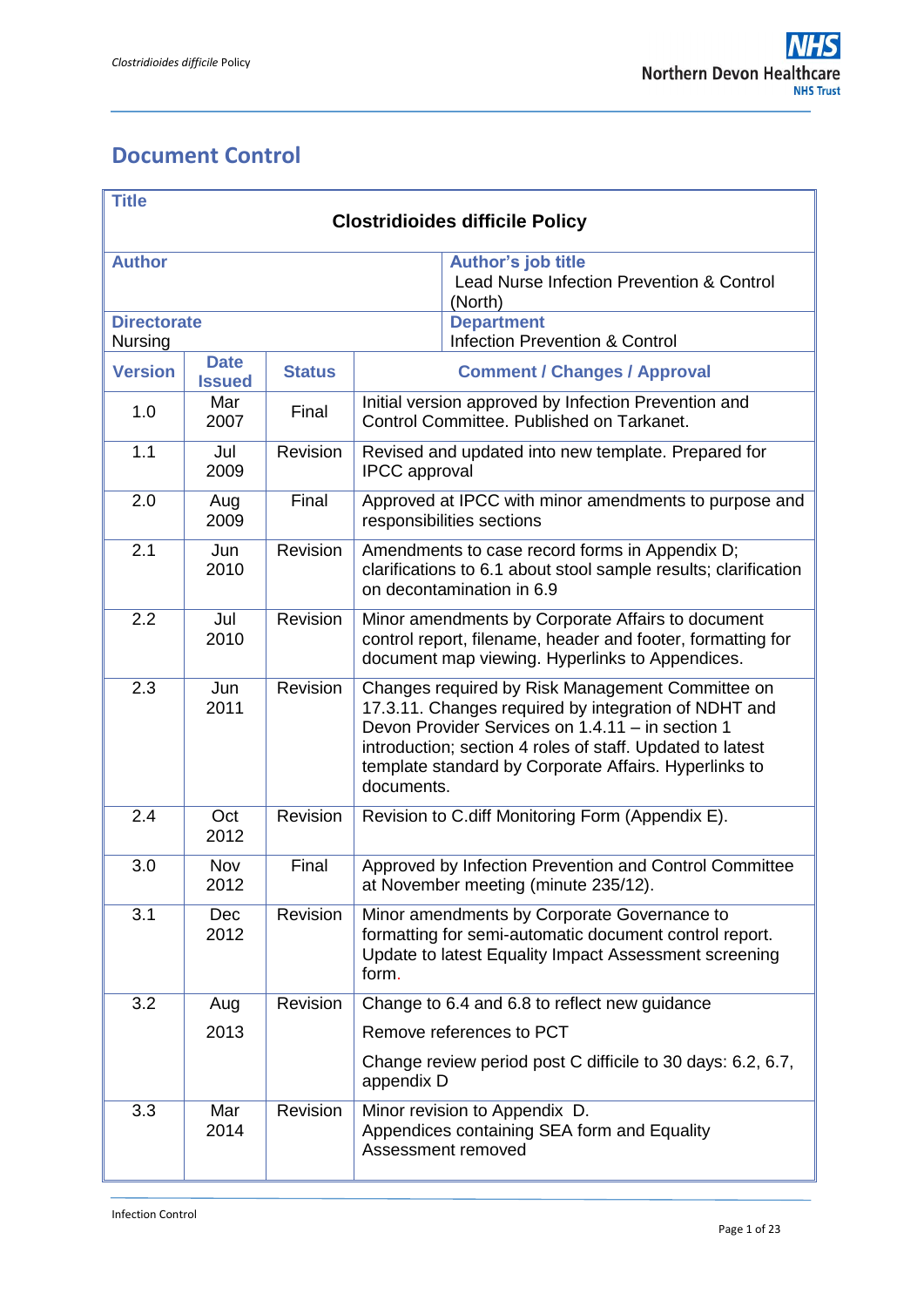| 4.0                                                                                                                                                                                                                           | Mar<br>2014                                                                | Final    |                                                                                                                        | Published on Bob                                                                            |  |  |
|-------------------------------------------------------------------------------------------------------------------------------------------------------------------------------------------------------------------------------|----------------------------------------------------------------------------|----------|------------------------------------------------------------------------------------------------------------------------|---------------------------------------------------------------------------------------------|--|--|
| 4.1                                                                                                                                                                                                                           | <b>Nov</b><br>2017                                                         | Revision | New Trust template. Updates to contact details and<br>documentation                                                    |                                                                                             |  |  |
| 4.2                                                                                                                                                                                                                           | August<br>2018                                                             | Revision | Minor amendments to body of text. Removal of IPC<br>processes in appendices. Removal of patient information<br>leaflet |                                                                                             |  |  |
| 4.3                                                                                                                                                                                                                           | Dec 18                                                                     | Revision | Addition of indeterminate and cytotoxin descriptions to 2.2<br>& 5.1                                                   |                                                                                             |  |  |
| 5.0                                                                                                                                                                                                                           | March<br>2019                                                              | Final    |                                                                                                                        | Approved at IPCC meeting 29.01.19                                                           |  |  |
| 5.1                                                                                                                                                                                                                           | Nov<br>2020                                                                | Revision |                                                                                                                        | Amendments to environmental cleaning and changed to<br><b>Clostridium to Clostridioides</b> |  |  |
| 6.0                                                                                                                                                                                                                           | <b>Nov</b><br>2020                                                         | Final    |                                                                                                                        | Approved at IPDG meeting 24/11/2020                                                         |  |  |
| <b>Main Contact</b><br>Tel: Direct Dial -<br><b>Infection Prevention&amp; Control Team</b><br>Tel: Internal-<br>North Devon District Hospital<br><b>Email</b><br>Raleigh Park<br>Barnstaple, EX31 4JB<br><b>Lead Director</b> |                                                                            |          |                                                                                                                        |                                                                                             |  |  |
| Director of Nursing<br><b>Superseded Documents</b>                                                                                                                                                                            |                                                                            |          |                                                                                                                        |                                                                                             |  |  |
| Nov 2020                                                                                                                                                                                                                      | <b>Issue Date</b><br><b>Review Date</b><br><b>Review Cycle</b><br>Nov 2023 |          |                                                                                                                        | Three years                                                                                 |  |  |
| <b>Consulted with the following stakeholders:</b><br><b>Infection Prevention &amp; Control Committee</b>                                                                                                                      |                                                                            |          |                                                                                                                        |                                                                                             |  |  |
| <b>Approval and Review Process</b><br><b>Infection Prevention &amp; Control Committee</b>                                                                                                                                     |                                                                            |          |                                                                                                                        |                                                                                             |  |  |
| <b>Local Archive Reference</b><br><b>G:</b> \Infection Control<br><b>Local Path</b><br>Infection Control\IC Manual-Policies\New Templates from 2015\Cdiff<br><b>Filename</b><br>Clostridioidesdifficile Policy v6 final       |                                                                            |          |                                                                                                                        |                                                                                             |  |  |
| <b>Policy categories for Trust's internal</b><br><b>Tags for Trust's internal website (Bob)</b><br>website (Bob)<br><b>Infection Control</b>                                                                                  |                                                                            |          |                                                                                                                        |                                                                                             |  |  |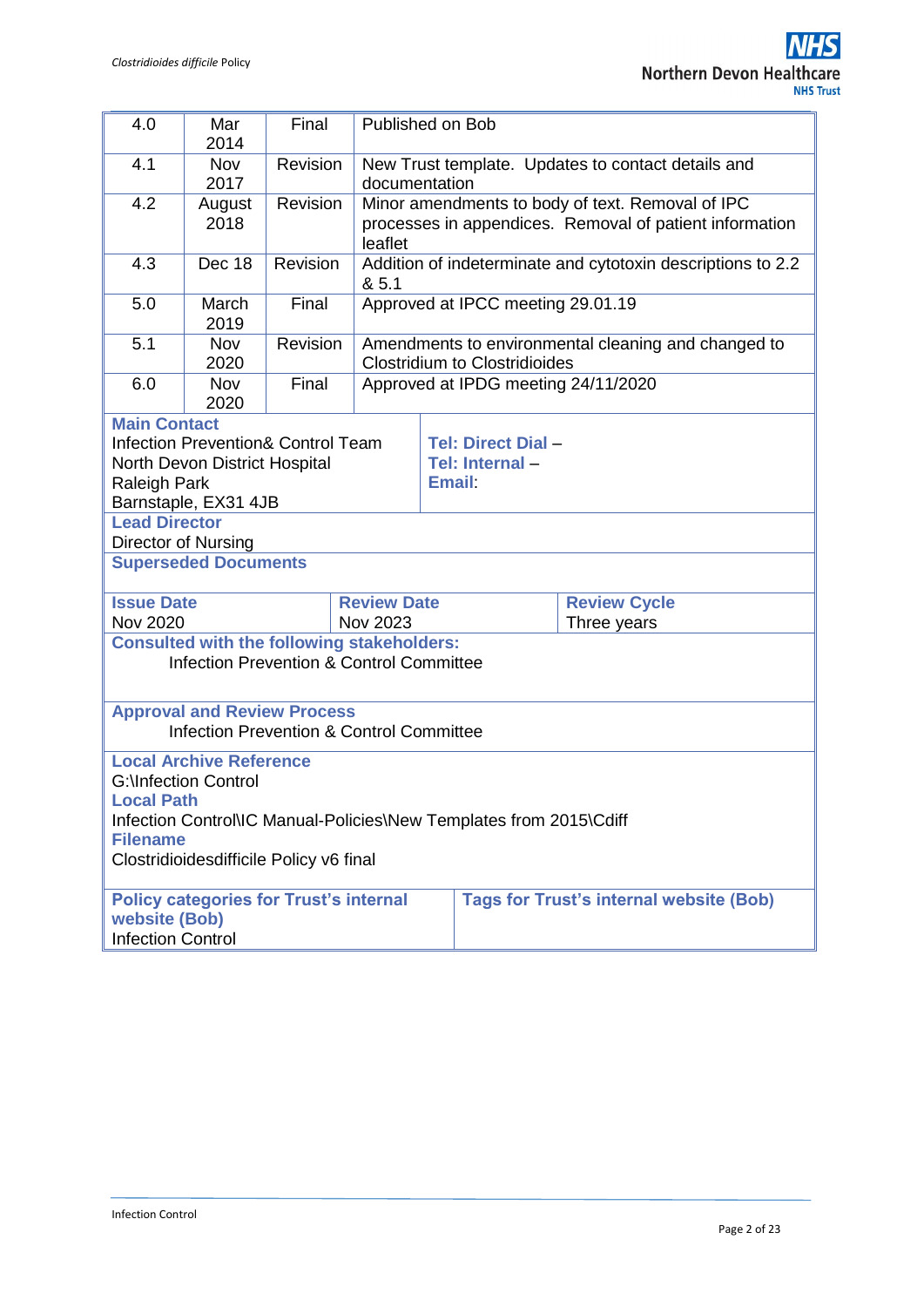### **CONTENTS**

|    | 6. Monitoring Compliance with and the Effectiveness of the Policy  19 |  |
|----|-----------------------------------------------------------------------|--|
|    |                                                                       |  |
| 8. |                                                                       |  |
|    |                                                                       |  |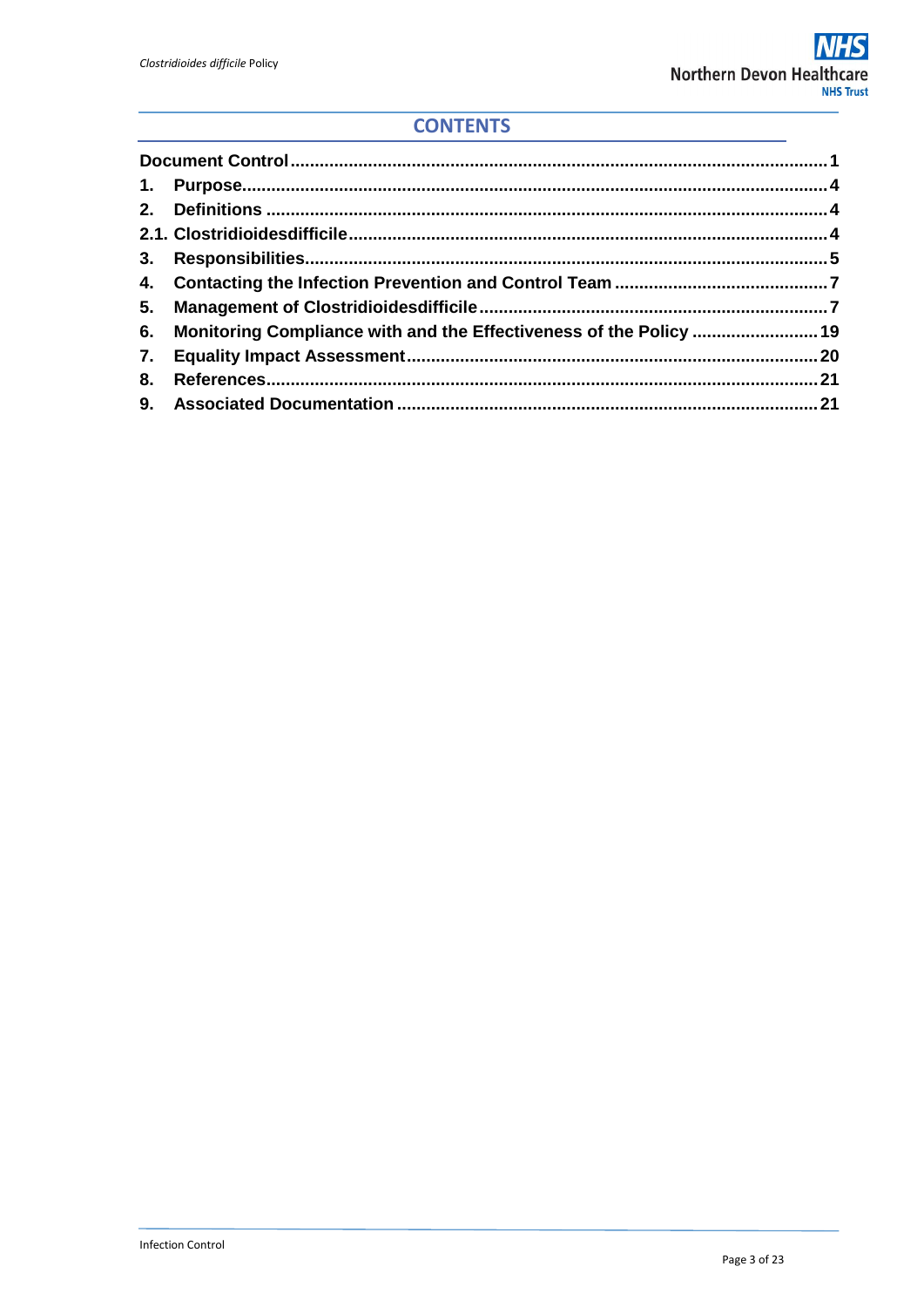## <span id="page-3-0"></span>**1. Purpose**

This document sets out Northern Devon Healthcare NHS Trust's system for control of *Clostridioides difficile* infection. It provides a robust framework to ensure a consistent approach across the whole organisation.

The purpose of this document is to inform and guide staff on the control of spread of *Clostridioides difficile* and treatment of patients vulnerable to or experiencing infection with *Clostridioides difficile*

This policy applies to all healthcare staff and is part of the Patient Safety programme.

Implementation of this policy will ensure that the Trust is working to national guidance aimed at reducing the number of cases of *Clostridioides difficile* within healthcare settings

## <span id="page-3-1"></span>**2. Definitions**

### <span id="page-3-2"></span>**2.1. CLOSTRIDIOIDES DIFFICILE**

*Clostridioides difficile* (*C difficile*) is an organism which is often found in the gut. It can produce a toxin and when present in large numbers causes disease. The severity of disease varies from mild diarrhoea to severe bowel problems which can be fatal. *Clostridioides difficile* disease can occur in any one over the age of 2 years, but those most at risk are those over 65 years of age, the immunocompromised and those treated with antibiotics.

### **2.2. C difficile Infection (CDI)**

*Clostridioides difficile* infection is one episode of diarrhoea, defined either as a stool loose enough to take the shape of a container used to sample it or as Bristol Stool Chart types 5–7, that is not attributable to any other cause, including medicines and that occurs at the same time as a positive toxin assay (with or without a positive *Clostridioides difficile* culture) and/or endoscopic evidence of pseudomembranous colitis (PMC).

The laboratory reports two types of *C difficile* toxin assay: EIA and cytotoxin. A positive result of either assay should be used in the above definition of *Clostridioides difficile* infection. The laboratory may report an indeterminate result whilst awaiting the result of the cytotoxin assay. Patients with such results should be managed as though the result was positive until the cytotoxin result is available.

### **2.3. A period of increased incidence (PII) of CDI**

A period of increased incidence is two or more new cases (occurring >48 hours post admission, not relapses) in a 28-day period on a ward.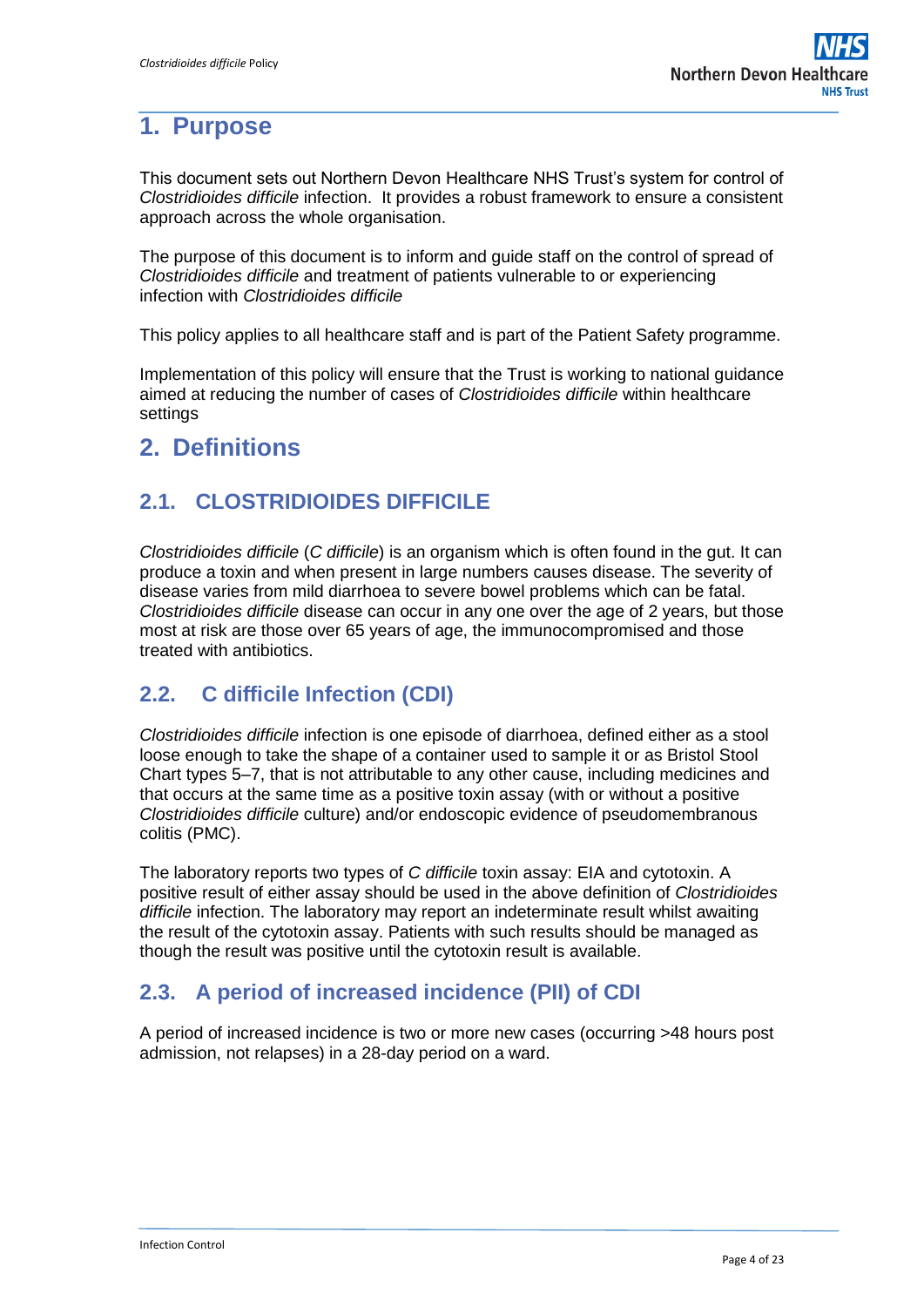## **2.4. An outbreak of C. difficile infection**

An outbreak is two or more cases caused by the same strain related in time and place over a defined period that is based on the date of onset of the first case. The DH guidance does not define a 'defined period': any possible outbreaks by this definition will be discussed with Public Health England for their opinion.

### **2.5. Clostridioides** *difficile* **Multidisciplinary Review Team (CD MDRT)**

The Trust has a CD MDRT consisting of a microbiologist, a gastroenterologist, a dietician, antibiotic pharmacist and an infection prevention and control nurse.

### **2.6. Infection Prevention & Control Team (IPCT)**

A team, consisting of Trust nurses and doctors, who provide expert advice relating to managing and preventing infections.

### **2.7. Infection Prevention & Control (IPC)**

Strategies and actions that seek to prevent infection from occurring, and transmitting to patients, staff and visitors. These activities relate to preventing and controlling healthcare associated infection and preventing transmission of community acquired infections in the healthcare setting.

### **2.8. Infection Prevention & Control Committee (IPCC)**

The Trust group which reports to the Trust's Quality Assurance Committee and meets monthly.

### <span id="page-4-0"></span>**3. Responsibilities**

#### **3.1. Role of the Chief Nurse**

The Director or Nursing is responsible for:

- Acting as a second point of contact to support
- Ensuring that a replacement main contact is identified should the original author be re-deployed or leave the organisation

### **3.2. Role of the Infection Prevention and Control Committee**

- Monitoring compliance with the policy
- Ensuring that the policy is approved after review and prior to publishing

### **3.3. Role of the Infection Prevent**i**on & Control Team (IPCT) & Director of Infection Prevention & Control (DIPC)**

The Infection Prevention & Control Team undertake to provide education and clarification to support the utilisation of this policy prior to and following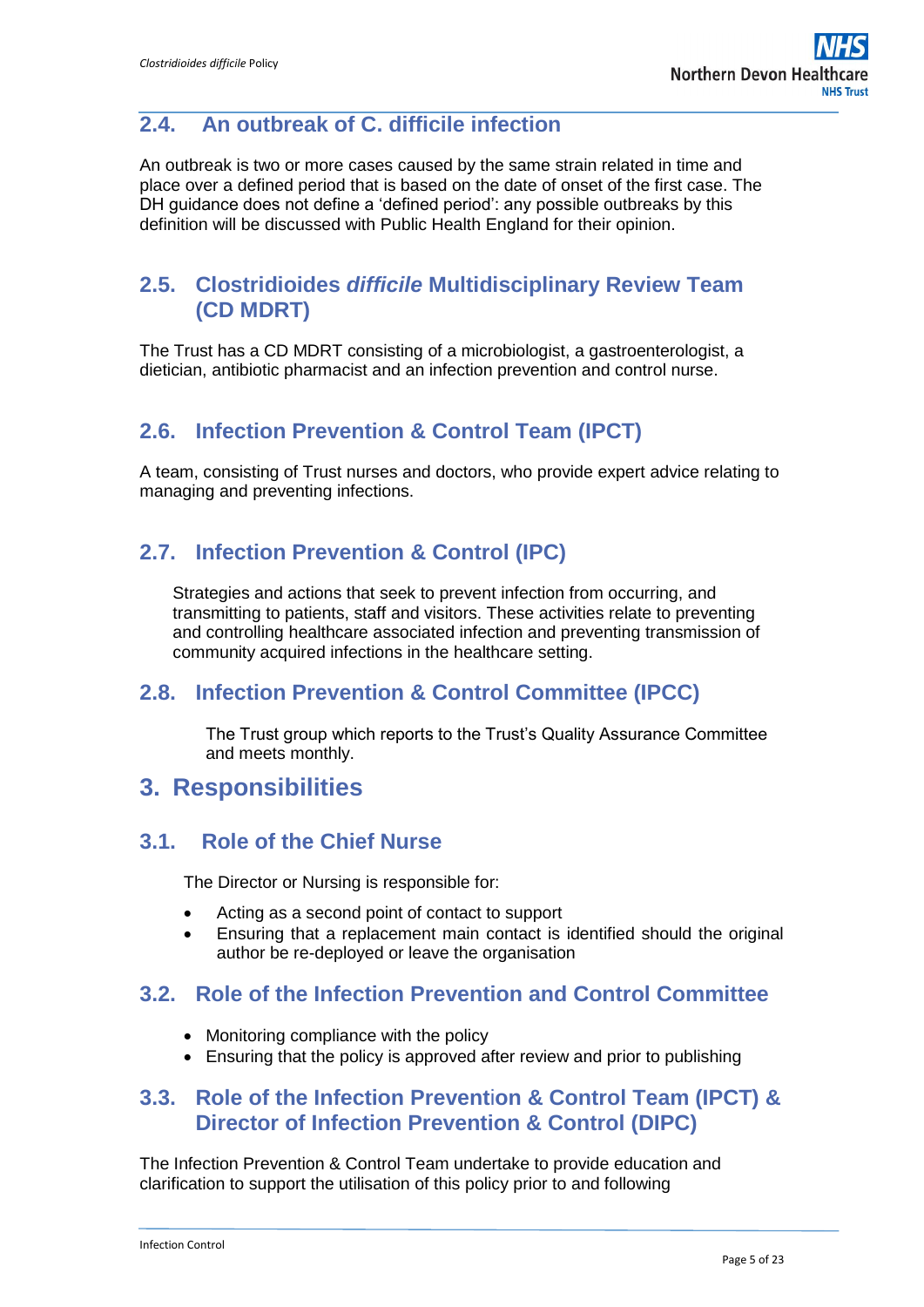implementation when requested to do so by the Department Manager (usually Ward or Departmental Manager in Charge of the areas to which these statements apply unless specifically stated otherwise in the text).

### **3.4. Role of the Named Nurse or Deputy**

It is the responsibility of the named nurse or deputy to:

 Plan the individual care for each patient following this policy. Advice on management of patients (placement in the ward and treatment) must be sought from the Infection Prevention & Control Team when it is not possible or appropriate to adhere to the statements in this policy.

 All staff and visitors entering the patient's room must be aware of the precautions they must take - see section 5.9.

 Inform departments such as Theatres, X-ray, etc and staff of the *Clostridioides difficile* status of the patient when they are attending or providing services to that patient. Inform those about to receive the patient into their care such as Community Nurse, Nursing / Residential Home or other ward of the patient's *Clostridioides difficile* status and current care and treatment plans.

 Inform the Infection Prevention & Control Team immediately of any patients identified as *Clostridioides difficile* positive in transfer letters or other communication when patients are admitted direct from non-North Devon hospitals/ institutions

 In the community setting staff must liaise with GP/relevant significant others, including Infection Prevention & Control Team if required.

### **3.5. Role of assistant directors of operations**

Assistant directors of operations will ensure that infection prevention & control objectives from the Infection Prevention & Control annual plan are incorporated into Divisional action plans. Assistant directors of operations are responsible for ensuring that systems are in place to ensure that Infection Prevention and Control policies, practices and guidance are carried out reliably within their area of responsibility; local investigation of healthcare associated infections and highlighting areas of practice or the environment which present a risk to patient safety. They are also responsible for setting a good example of infection prevention practice, and challenging poor practice.

## **3.6. Role of Al**l **Staff**

All healthcare staff are required to adhere to the information, guidelines and procedures contained within this policy, which provide a framework for safe and best practice, aimed at preventing the spread of *Clostridioides difficile*.

The Policy applies to all groups of staff and so all staff should ensure they are familiar with it.

Any queries regarding this policy should be addressed to the Infection Prevention and Control Team.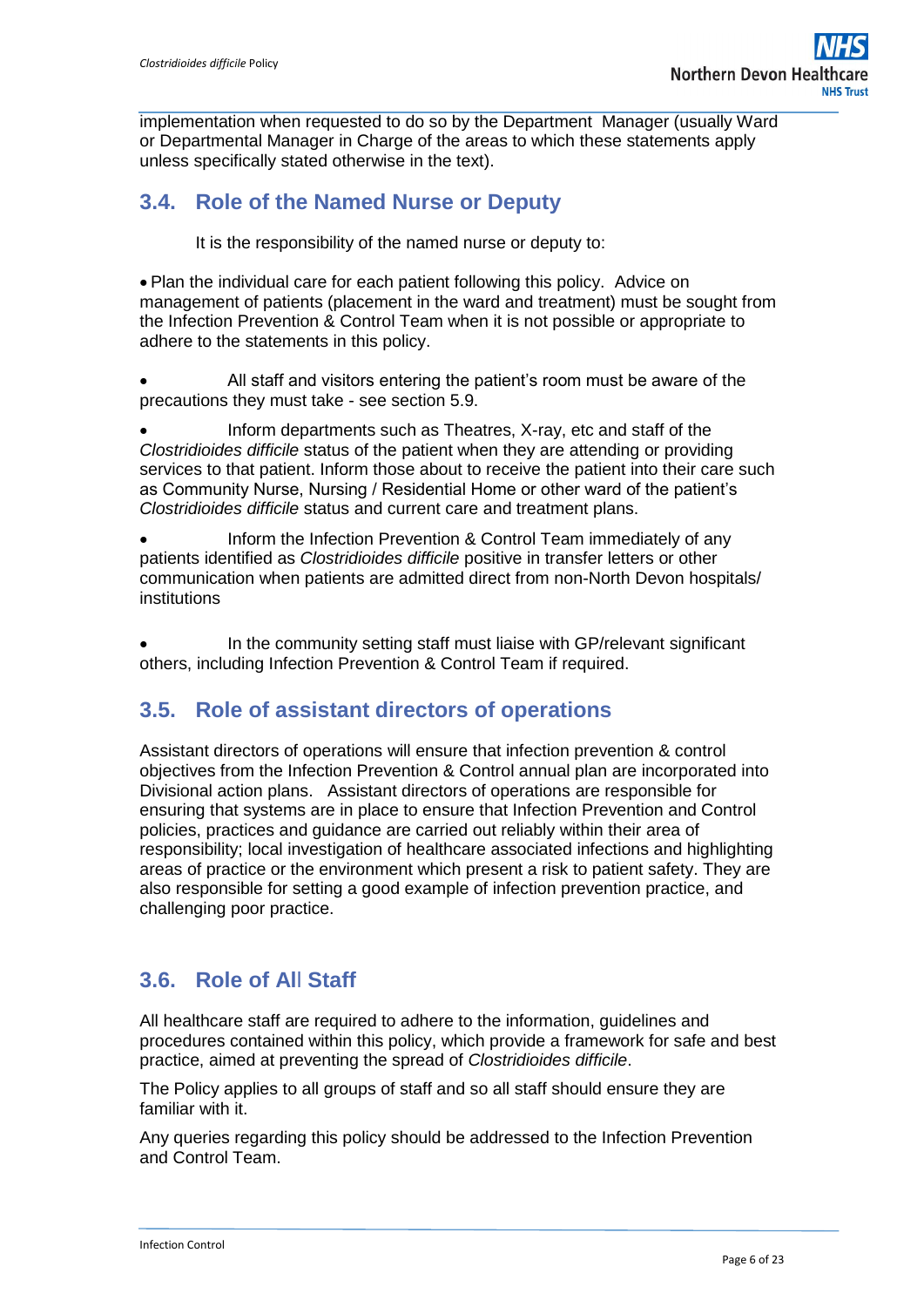### **3.7. Role of Ward manager/ nurse in charge of shift**

To ensure that patients with symptomatic *Clostridioides difficile* infection are isolated in a single room and that guidance in this policy is followed. Report any problems with achieving isolation on the ward to Infection Control in normal working hours/ clinical site manager out of hours.

### **3.8. Role of Clinical Site Manager**

To ensure that patients with symptomatic *Clostridioides difficile* infection are isolated in a single room. This may require that patients in single rooms will need to be prioritised with the help of Infection Control Northern locality - in hours and the on-call Consultant Microbiologist out of hours

If the patient cannot be accommodated on the original ward then the Clinical Site Manager will arrange for transfer to the next most suitable location for isolation to be achieved.

### **3.9. Role of Microbiology Staff**

To ensure that testing for CDI is available 7 days per week. Ensure that *Clostridioides difficile* laboratory results are communicated promptly to clinical teams. Provide timely advice to clinicians regarding appropriate treatment.

## <span id="page-6-0"></span>**4. Contacting the Infection Prevention and Control Team**

The Infection Prevention and Control Team can be contacted in hours on 01271 322680 (ext 2680 internal at North Devon District Hospital), via bleep 011 or out of hours by contacting the on-call Medical Microbiologist via North Devon District Hospital switchboard.

## <span id="page-6-1"></span>**5. Management of** *Clostridioides difficile*

### **5.1. Testing for** *Clostridioides difficile* **toxin in stool samples**

Only stools from symptomatic patients, i.e. only liquid/loose stools that take the shape of the container (Bristol Stool Chart types 5–7) should be examined. In suspected cases of 'silent' CDI, such as ileus, toxic megacolon or pseudomembranous colitis without diarrhoea, other diagnostic procedures, such as colonoscopy, white cell count (WCC), serum creatinine and abdominal CT (computerised tomography) scanning, may be required.

Stools from patients under the age of 2 years will not be tested for *C difficile*, in line with national guidance. All stool samples from patients aged over 2 years, including community patients under 65 years, will be tested for *C difficile* as per above guidance.

In accordance with national guidelines the laboratory will use a GDH test. If this is negative the sample will be reported as *C difficile* toxin negative. If the GDH test is positive an EIA toxin test will be performed. If the EIA test is positive the sample will be reported as EIA toxin positive. If the EIA test is negative the sample will be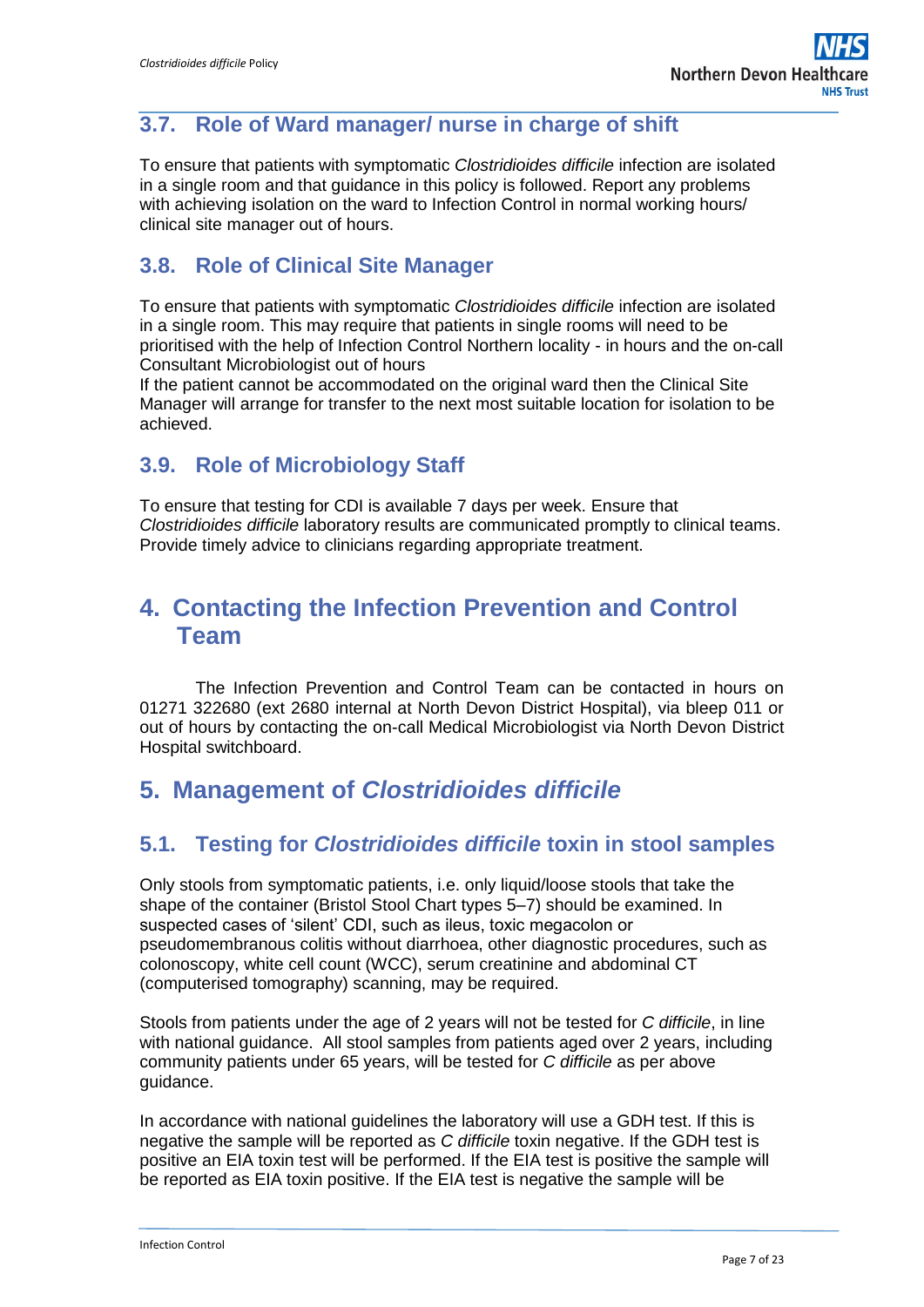reported as *C difficile* toxin indeterminate and the sample referred to a reference laboratory for cytotoxin testing. If the cytotoxin test is positive the sample will be reported as *C difficile* cytotoxin positive. If the cytotoxin test is negative the sample will be reported as *C difficile* toxin negative.

Results of stool samples with a positive *Clostridioides difficile* toxin test will be communicated by the microbiology department to the ward, medical team and the infection prevention & control team within 24 hours of receipt, and on the same day if received before 4pm during the week. There is a 7 day service but at weekends it is necessary to request that the sample is managed urgently and porters called to transfer specimen to lab.

Do not retest for *Clostridioides difficile* toxin (CDT) positive cases if patients are still symptomatic within a period of 28 days unless symptoms resolve and then recur and there is a need to confirm recurrent CDI. Discuss any such cases with the microbiology department to ensure stool samples are tested.

More than one test per patient may be required if the first test is negative but where there is a strong clinical suspicion of CDI. Retest a second sample 24 hours later. Further tests might be necessary if indicated by the clinical picture.

Patients with repeated negative toxin tests who have clinical findings suggestive of CDI should be discussed with a medical microbiologist.

- Children under the age of two years in whom toxigenic strains of *Clostridioides difficile* and toxins A and B may be present in the absence of symptoms should not be tested.
- Typing of *Clostridioides difficile* isolates will only be undertaken on the advice of the IPCT.
- The microbiology laboratory will comply with the testing guidance as issued by the Department of Health. Portions of all toxin positive stools will be kept for at least 1 year at  $-20^{\circ}$ C.

### **5.2. Surveil**l**ance**

The IPCT will be responsible for reporting cases of *Clostridioides difficile* Infection (CDI) to the Department of Health via the HCAI Data Capture System using the definitions issued by Public Health England

The IP & C team will review all cases and identify those that require incident reporting and SEA investigations

The IP & C team will support divisional teams to undertake any investigations required.

Surveillance by the IPCT will include:

- New, relapsed or continuing cases of CDI
- Patients with severe infection
- Patients requiring surgery for CDI
- Patients dying where CDI caused or contributed to the death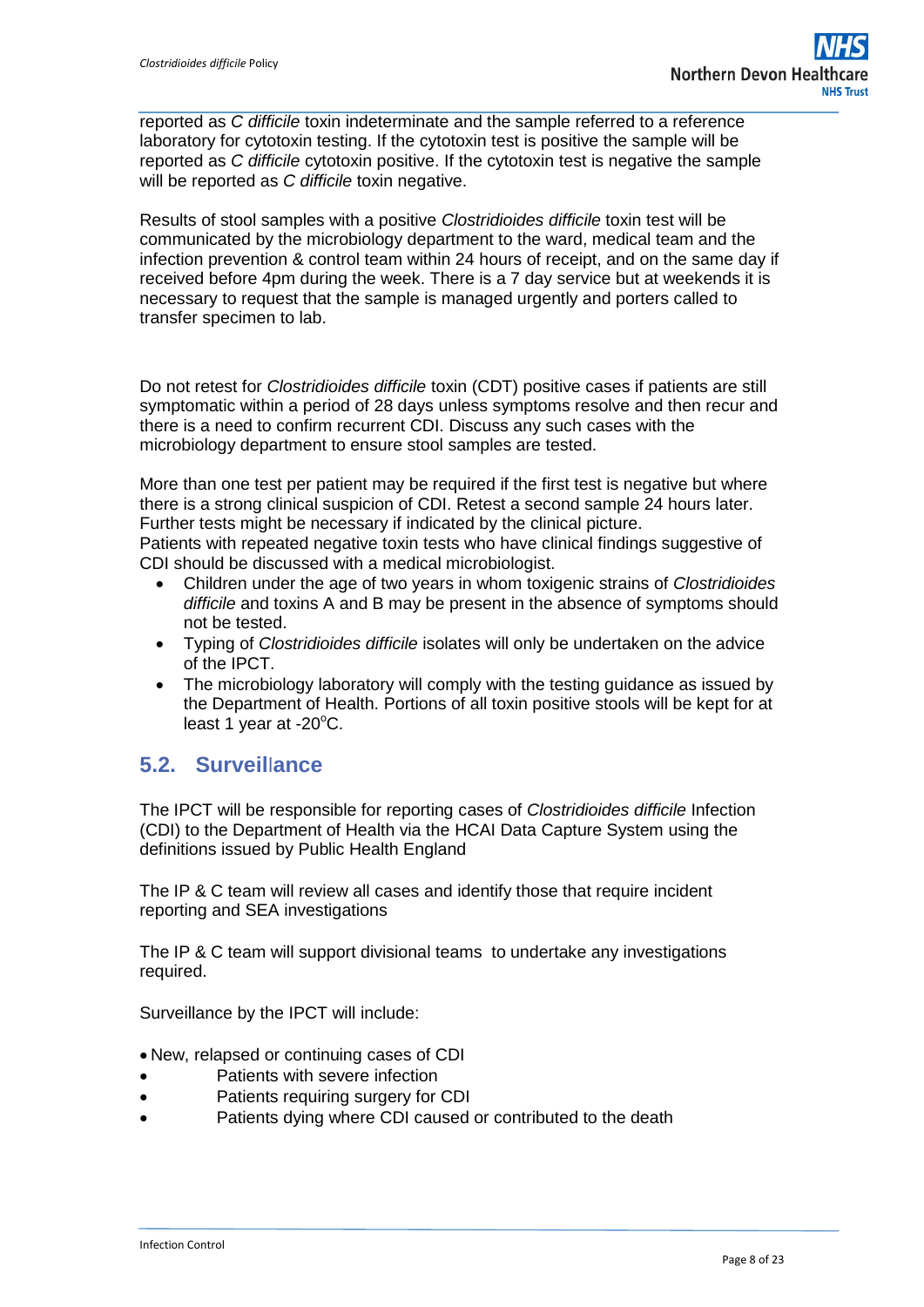The multidisciplinary clinical review team will review of all patients dying within 30 days of a diagnosis of CDI to ensure a common standard of assessment of causation or contribution to death is being applied.

The IPCT will produce a report of cases of CDI each month. This report will be tabled at the monthly Infection Prevention & Control Committee (IPCC) meeting. The report will include details of number of cases, attribution, investigation findings and any themes identified.

### **5.3. Period of increased incidence**

The IPCT will monitor new cases of CDI and if a period of increased incidence is identified will:

1. Urgently inform the ward manager, lead nurse, lead clinician, directorate manager and antibiotic pharmacist.

2. Conduct a weekly *Clostridioides difficile* ward audit using the Department of Health's *Clostridioides difficile* High Impact Intervention (HII) tool. The audit should continue until the weekly score is >90% in three consecutive weeks and there have been no further cases of CDI acquired on the ward during that period. Feedback the audit results to the ward manager and lead nurse.

3. Carry out a weekly antibiotic review in the ward (using local tools); this is the responsibility of the antibiotic pharmacist with the microbiology team.

4. Ensure that the whole ward is cleaned using a chlorine containing agent until no further symptomatic patients are present on the ward. Emphasise that each bed space needs to be cleaned separately with separate cloths.

5. The Consultant Medical Microbiologist will arrange ribotyping of all isolates from patients in the ward.

6. Consider the need for a formal incident meeting as determined by the size and rate of growth of the PII by assessment of the situation by the DIPC and/or the duty microbiologist with the clinical director and consultants, depending on the number of cases.

7. The IPCT will carry out a review of ward PIIs each week at IPCT team meeting

### **5.4. 5.4 Management and treatment of** *Clostridioides difficile* **Infection**

#### **5.4.1. Suspect, isolate, glove up, hand washing and test (SIGHT)**

When managing suspected potentially infectious diarrhoea clinicians (doctors and nurses) should apply the following mnemonic protocol (SIGHT):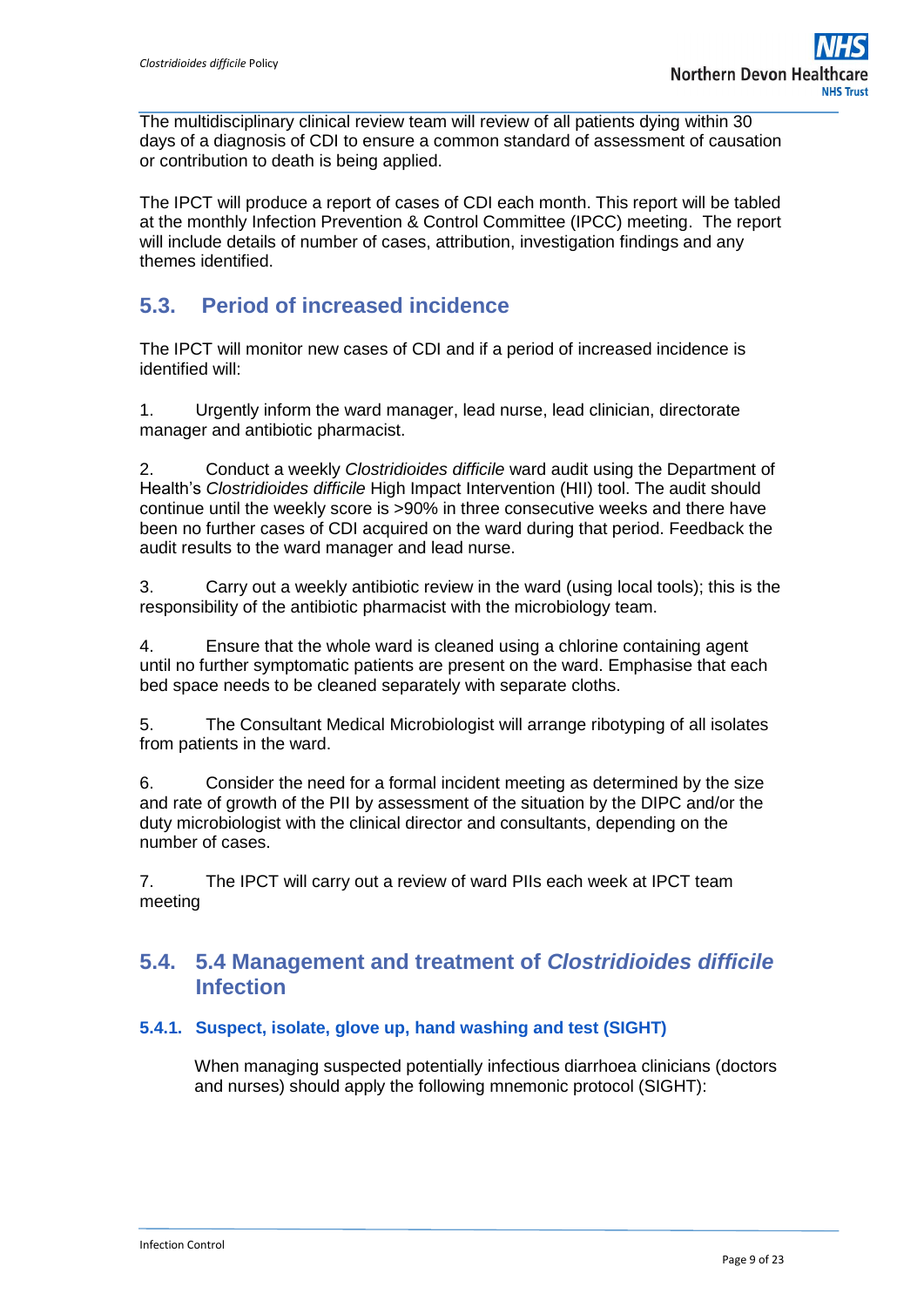| S | <b>Suspect</b> that a case may be infective where there is no clear<br>alternative cause for diarrhoea.                                           |
|---|---------------------------------------------------------------------------------------------------------------------------------------------------|
|   | <b>Isolate</b><br>the patient and consult with the infection prevention &<br>control team (IPCT) while determining the cause of<br>the diarrhoea. |
| G | and aprons must be used for all contacts with the<br>Gloves<br>patient and their environment.                                                     |
| н | Hand<br>washing with soap and water should be carried out<br>before and after each contact with the patient and<br>the patient's environment.     |
|   | Test<br>the stool for toxin, by sending a specimen<br>immediately.                                                                                |

- Patients should be monitored daily for frequency and severity of diarrhoea using the appropriate Trust documentation and stool chart which incorporates the Bristol Stool Chart.
- All antibiotics that are clearly not required should be stopped, as should other drugs, especially Proton Pump Inhibitors and H2 blockers, that might cause diarrhoea (see Appendix A). If further antibiotic treatment is indicated the choice of antibiotic must be discussed with a Consultant Microbiologist.
- Antiperistaltic agents should be avoided in acute infections.

If CDI is clinically suspected then empiric treatment, with either metronidazole or vancomycin (see 5.4.4), should be started whilst awaiting the result of stool testing. If the stool test is negative for *Clostridioidesdifficile* toxin but CDI is still clinically suspected, the treatment for CDI should be continued and a further sample sent for toxin testing as a false negative result can be obtained early in the course of the illness.

#### **5.4.2. Patient transfer**

If patients who have had CDI are transferred to another healthcare facility or discharged home it is important that the team caring for the patient is made aware of the history of recent CDI. It should be in the discharge / transfer summary.

Patients with *Clostridioides difficile* must not be transferred until they have been clear of symptoms of diarrhoea for 48 hours and have had a formed stool.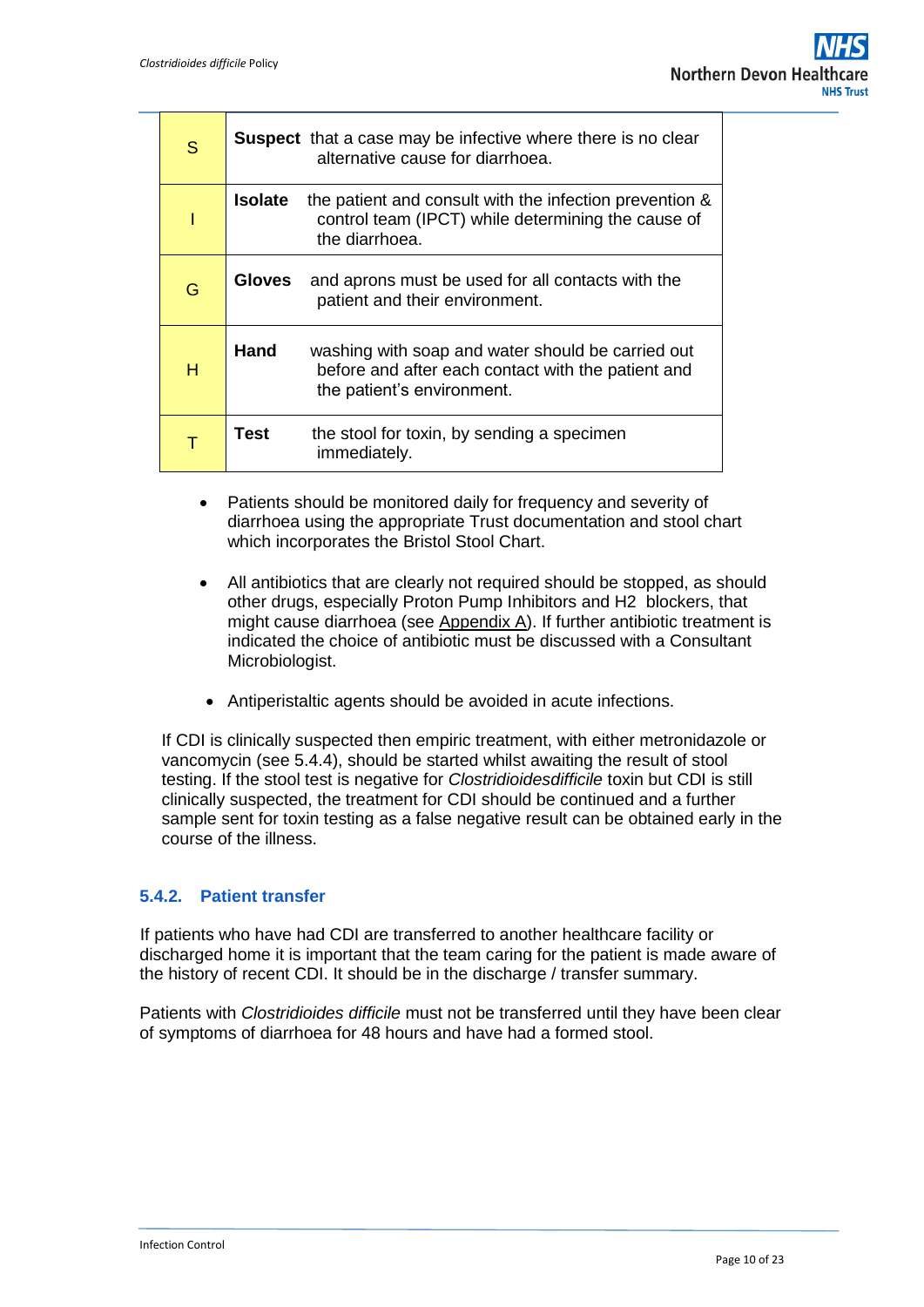#### **5.4.3. Patient monitoring and management**

CDI should be managed as a diagnosis in its own right, with each patient reviewed daily regarding fluid resuscitation, electrolyte replacement and nutrition review. Monitor for signs of increasing severity of disease, with early referral to ITU as patients may deteriorate very rapidly.

Assess the severity of CDI each day as follows:

**Mild CDI** is not associated with a raised white cell count (WCC); it is typically associated with <3 stools of types 5–7 on the Bristol Stool Chart per day.

**Moderate CDI** is associated with a raised white cell count (WCC) that is  $<15x10^9/L$ ; it is typically associated with 3–5 stools per day.

**Moderate >5 CDI** does not have the features of severe CDI but has over 5 stools per day

**Severe CDI** is associated with a white cell count (WCC) >15x10<sup>9</sup>/L, or an acute rising serum creatinine (i.e. >50% increase above baseline), or a temperature of >38.5°C, or evidence of severe colitis (abdominal or radiological signs). The number of stools may be a less reliable indicator of severity.

**Life-threatening CDI** includes hypotension, partial or complete ileus or toxic megacolon, or CT evidence of severe disease.

#### **5.4.4 Patient Treatment**

Treat according to severity (see also the treatment algorithms)

**Mild, moderate and moderate >5 CDI** – oral metronidazole 400 mg tds for 10–14 days.

**Severe CDI** – oral vancomycin 125 mg qds for 10–14 days.

In patients with co-morbidities who require other antibiotics and in severe CDI cases not responding to oral vancomycin 125 mg qds alternative treatments may be indicated. These cases should always be discussed with a consultant microbiologist. These treatments include fidaxomicin, high-dosage oral vancomycin (up to 500 mg qds, if necessary administered via a nasogastric tube) +/- intravenous metronidazole. The addition of oral rifampicin (300 mg bd) or iv immunoglobulin (400 mg/kg) may also be considered.

**Life-threatening CDI** – oral vancomycin up to 500 mg qds for 10–14 days via nasogastric tube or rectal installation plus iv metronidazole 500 mg tds. Such patients should be closely monitored, with specialist surgical input, and should have their blood lactate measured. Colectomy should be considered, especially if caecal dilatation is >10 cm. Colectomy is best performed before blood lactate rises >5 mmol/L, when survival is extremely poor.

If diarrhoea persists despite 20 days' treatment but the patient is stable and the daily number of type 5–7 motions has decreased, the white cell count (WCC) is normal, and there is no abdominal pain or distension, the persistent diarrhoea may be due to post-infective irritable bowel syndrome. The patient may be treated with an antimotility agent such as loperamide 2 mg prn (instead of metronidazole or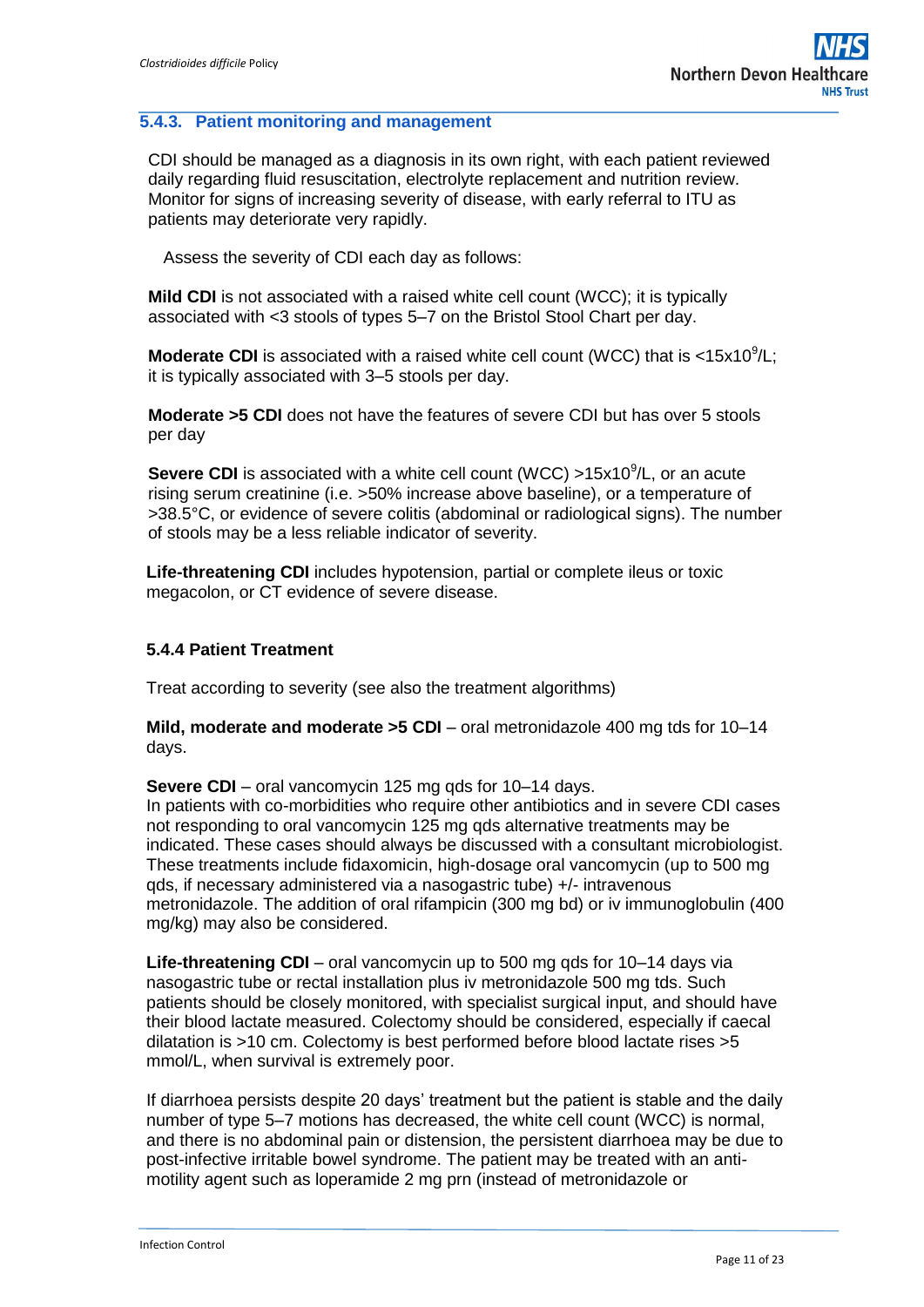vancomycin). The patient should be closely observed for evidence of a therapeutic response and to ensure there is no evidence of colonic dilatation.

**Recurrent CDI** – Discuss treatment with Consultant Microbiologist. Usually use oral vancomycin 125 mg qds, oral fidaxomicin 200 mg bd is an alternative.

**For multiple recurrences**, consider the alternatives listed in the treatment algorithms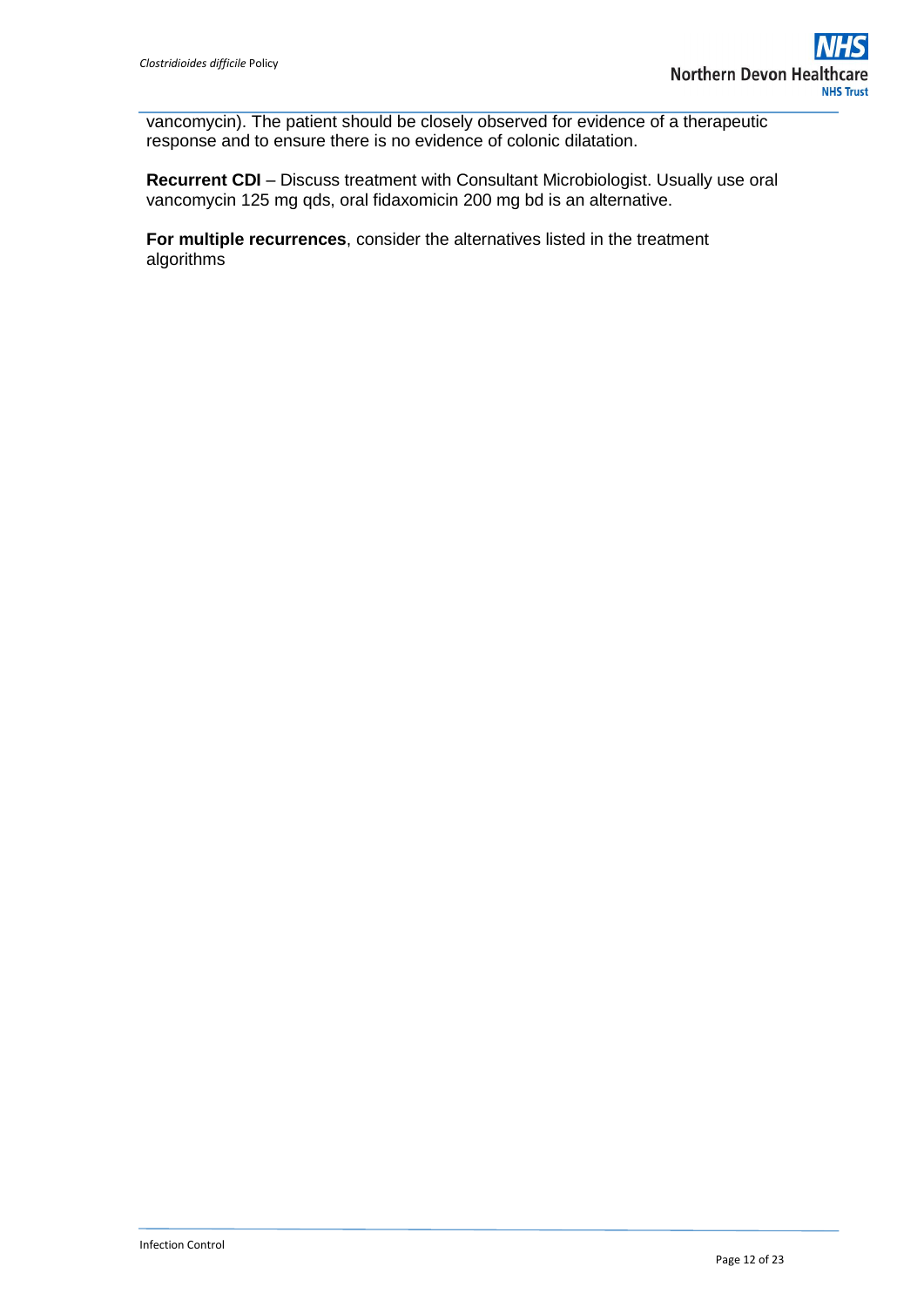#### **Treatment Algorithm 1.**

#### **1st episode of Clostridioides** *difficile* **infection**

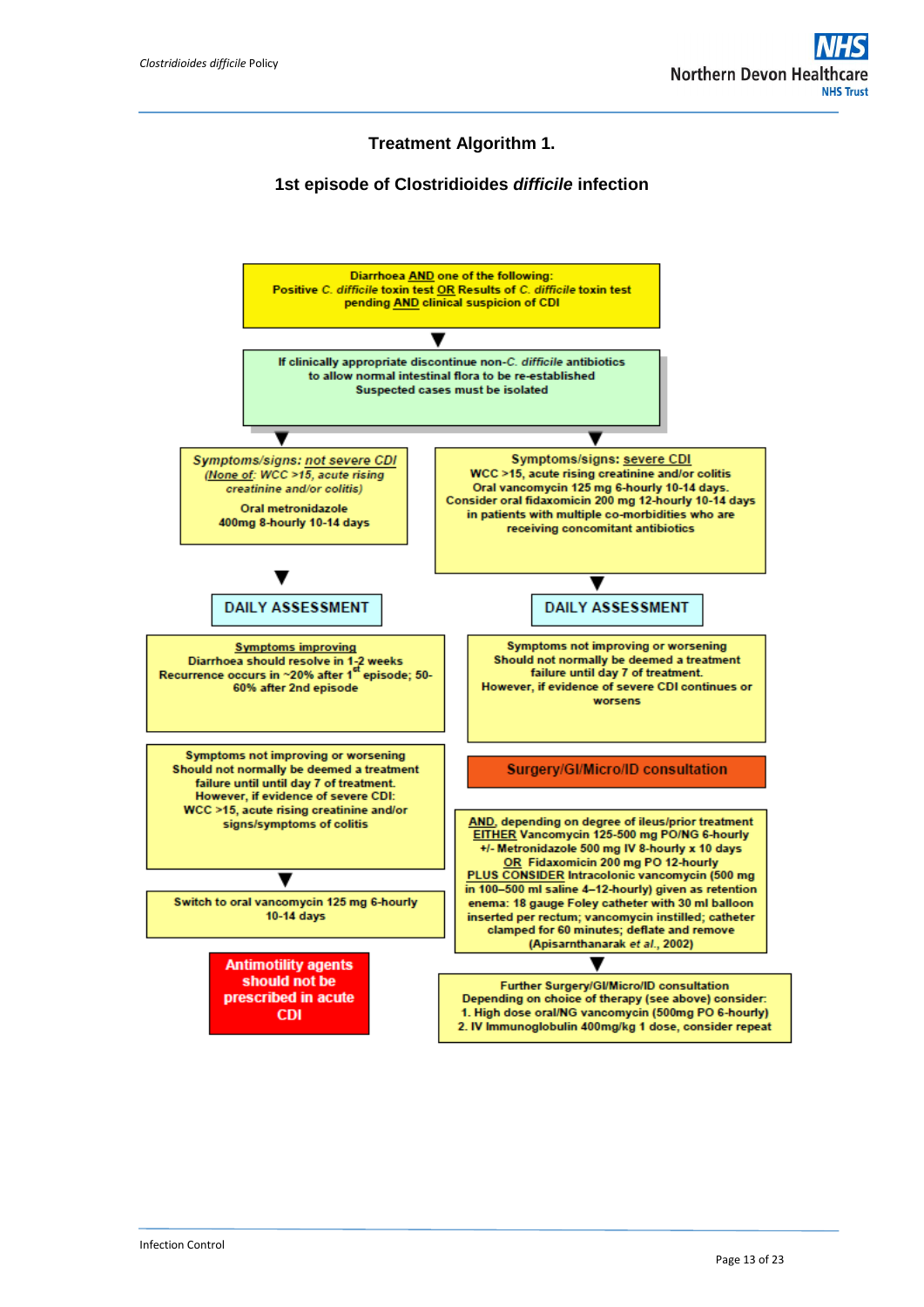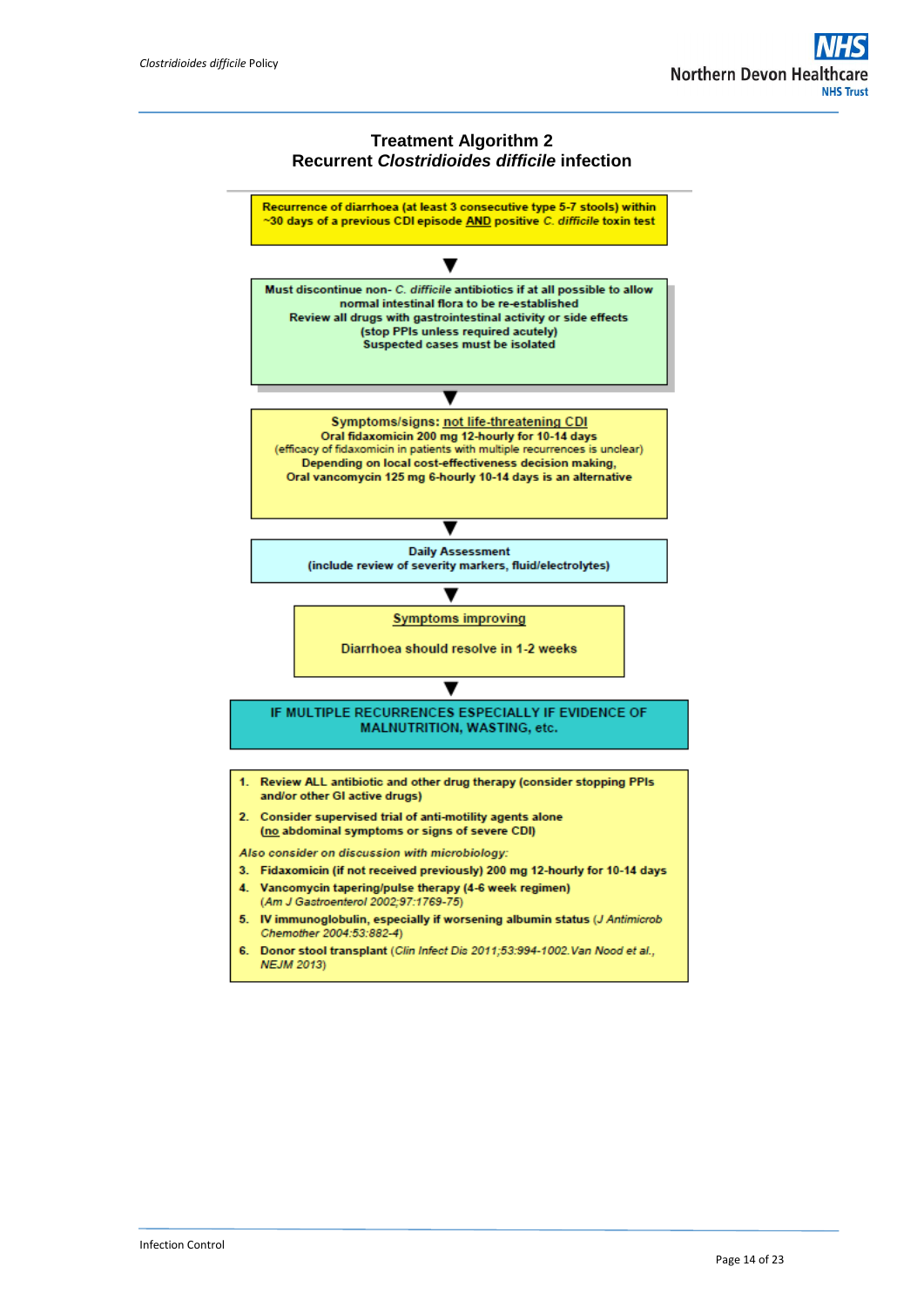### **5.5. Additional actions to be considered if there is high prevalence of CDI**

#### **Increase the activity of the ICT:**

 Institute daily review of new and existing cases of CDI (review the clinical condition of patients and adherence to infection prevention & control precautions).

 Ensure there is coverage by an infection prevention & control link practitioner in all affected areas.

#### **Review and maximise isolation procedures:**

 Draw up a detailed operational plan for both clinical management and estates/bed/nursing support.

 The use of cohort nursing in bays may be considered, but the difficulties in maintaining cleanliness in toilets/commodes and supervising staff contact precautions may render this action ineffective, and it is not evidence-based.

#### **Institute intensive local surveillance:**

In the event of an outbreak declared by the /IP & C Team the IP & C Team should ensure collation of information on cases every day and keep DIPC / senior management informed.

#### **Optimise ward cleaning and disinfection:**

 In the absence of easy biological indicators of the persistence of *Clostridioides difficile* spores in the environment, adhere tightly to cleaning protocols and use sporicidal agents.

 Obvious soiling with faeces (particularly on touch points) and dirty linen are potent sources for cross-infection and should be removed immediately.

#### **Communicate diagnostic microbiology results as rapidly as possible:**

 Ribotyping of representative isolates should be undertaken using one of the specialist laboratories, which can be accessed via the regional microbiologist.

 The Antibiotic Working Group will take actions to ensure that the guidance on antibiotic usage is strictly followed.

#### **Reduce the movement of patients and staff to an operationally effective minimum:**

 Movement of patients with diarrhoea both within and between wards will lead to the spread of CDI.

 Isolation wards and cohort bays should have minimal contact with uninfected ward areas.

 Great care should be given to identifying and preventing the movement of beds, commodes, trolleys and other equipment between areas.

Compliance with guidelines should be audited.

#### **Enhance communications with all parties and staff:**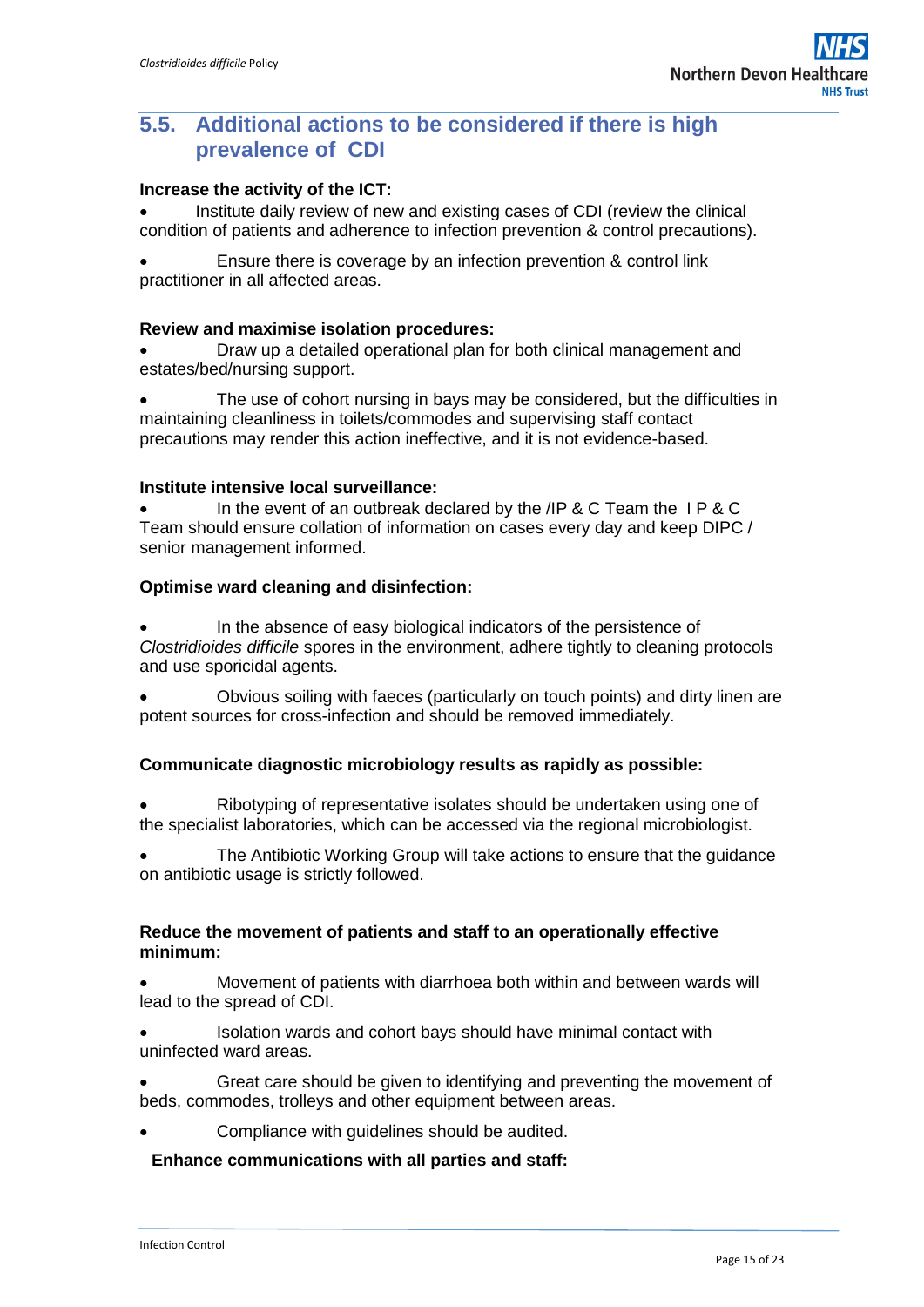Review communication of the situation to, and advice from, the HPU, regional microbiologist, HPA Centre for Infections (CfI) each day, as appropriate.

 Establish timely and relevant communication to all sections of the trust, including patients, and to CCG.

- Ensure that patient information leaflets are given out.
- Provide feedback on progress with CDI control to affected wards.

 Consider issuing press statements and information to the media and general public.

### **5.6. Death certification**

Doctors have a legal duty to mention CDI on a death certificate if it was part of the sequence of events directly leading to death or contributed in some way.

Any doctor writing a certificate for a patient who has confirmed or suspected CDI which could, in any way, have contributed to that person's death should consult with a member of the Trust's *Clostridioides difficile* Multidisciplinary Review Team (CD MDRT) to ensure that *Clostridioides difficile* is recorded accurately on the certificate.

If a patient with CDI dies, the death certificate should state whether CDI was part of the sequence of events leading directly to death or whether it was the underlying cause of death. If either case applies CDI should be mentioned in Part 1 of the certificate.

If CDI was not part of the sequence of events leading directly to death but contributed in some way to it, this should be mentioned in Part 2.

### **5.7.** *Clostridioides difficile* **Multidisciplinary Review Team (CD MDRT)**

The Trust's CD MDRT consists of a microbiologist, a gastroenterologist, a dietician, antibiotic pharmacist and an infection prevention and control nurse.

The CD MDRT will:

 Review all CDI patients at least weekly to ensure that the infection being treated optimally and that the patient is receiving all necessary supportive care.

Review all patients dying within 30 days of a diagnosis of CDI to ensure a common standard of assessment of causation or contribution to death is being applied.

 Act as a source of advice for clinicians who are writing death certificates on patients with CDI who have died.

 Review antibiotics prescribed for the patient within the Trust prior to the development of CDI and arrange investigation if deviation from guidance is found.

The CD MDRT can be contacted through the IPC department.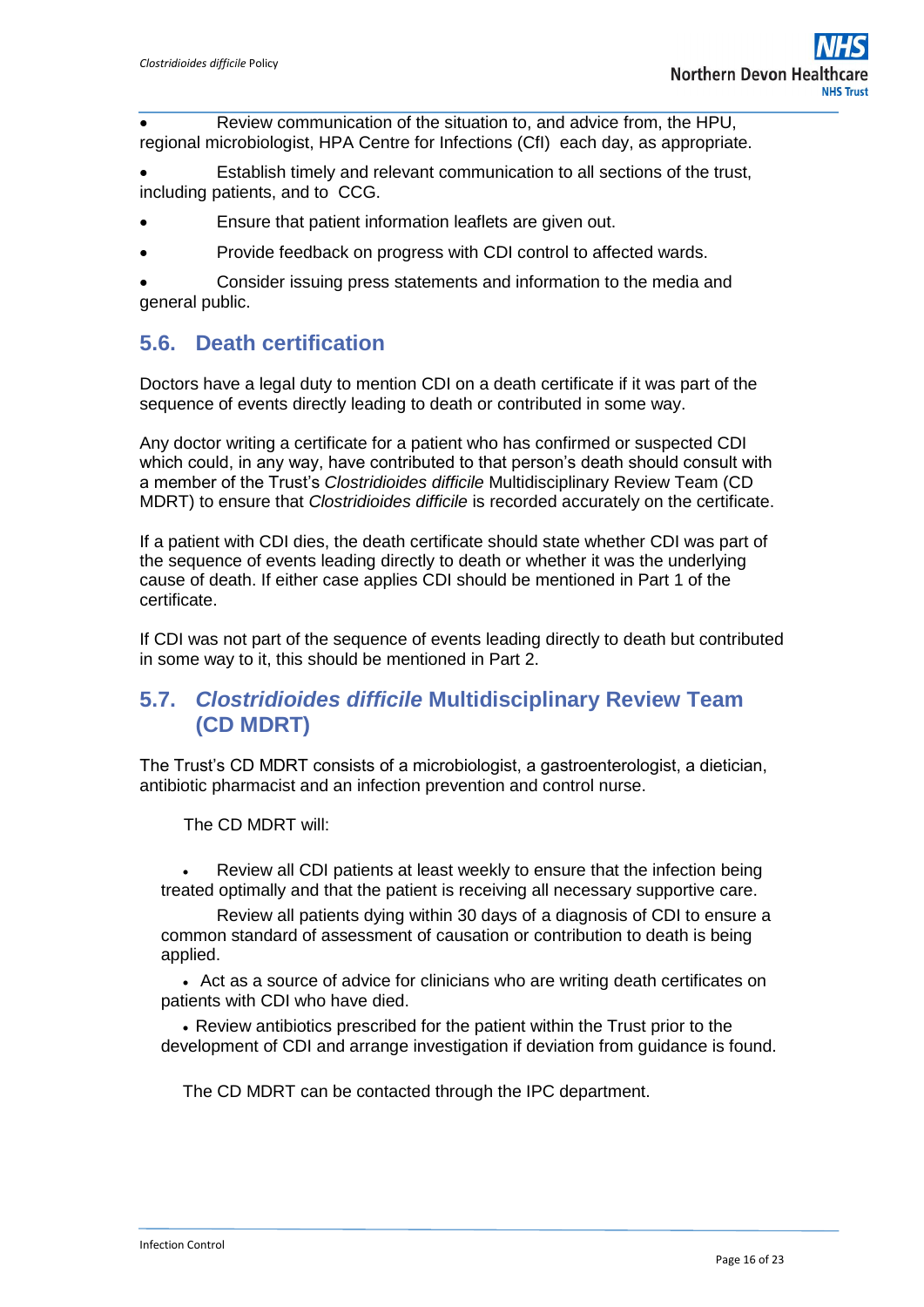## **5.8. Prevention of CDI through antibioti**c **prescribing**

The use of antibiotics is strongly associated with the development of CDI.

Acid-suppressing medications, in particular proton pump inhibitors, may be a risk factor for developing CDI. When any patient is put on or has recently been on, antibiotics strong consideration should be given to stopping PPIs where possible. This is especially important if the patient is at higher risk of CDI: age over 65 years, co-morbidities, higher risk antibiotics.

Good antibiotic prescribing will substantially reduce the risk of CDI.

The Antibiotic Working Group, a sub group of the Drugs and Therapeutics Group, produces the Trust Formulary which details empiric therapy for a range of conditions as well as detailing restricted antibiotics which can only be used after approval by a Consultant Medical Microbiologist.

Prescribers should:

- Adhere to the Trust Formulary
- Use narrow-spectrum agents for empirical treatment where appropriate.

 Avoid use of fluoroquinolones and second- and third-generation cephalosporins, especially in the elderly.

 Minimise use of clindamycin, carbapenems, co-amoxiclav and prolonged courses of amoxicillin.

Only prescribe antibiotics when there is clinical evidence of bacterial infection.

 Evidence of infection (i.e. the reason for administering antibiotics) should be clearly documented in the clinical record.

Restricted broad-spectrum antibiotics should be used when indicated by the patient's clinical condition, and should be reviewed on results of microbiological tests.

All consultants should be responsible for reviewing antibiotic prescriptions on all their ward rounds, stopping unnecessary prescriptions and changing those that do not comply with the guidelines, as should their juniors on their own ward rounds.

Antibiotics started inappropriately or without sufficient evidence should be stopped.

Antibiotics should be stopped where microbiology results do not support the diagnosis of bacterial infection in the suspected site or elsewhere.

Antibiotic prescriptions that depart from guidelines without justified clinical or microbiological indications should be changed or stopped. The traditional approach of completing a course of antibiotics once it has been started is no longer appropriate.

### **5.9. Prevention through isolation**

 Patients with suspected potentially infectious diarrhoea (at least one episode of diarrhoea) should be moved immediately into a single room with a self-contained toilet and its own hand basin. Specimens should be sent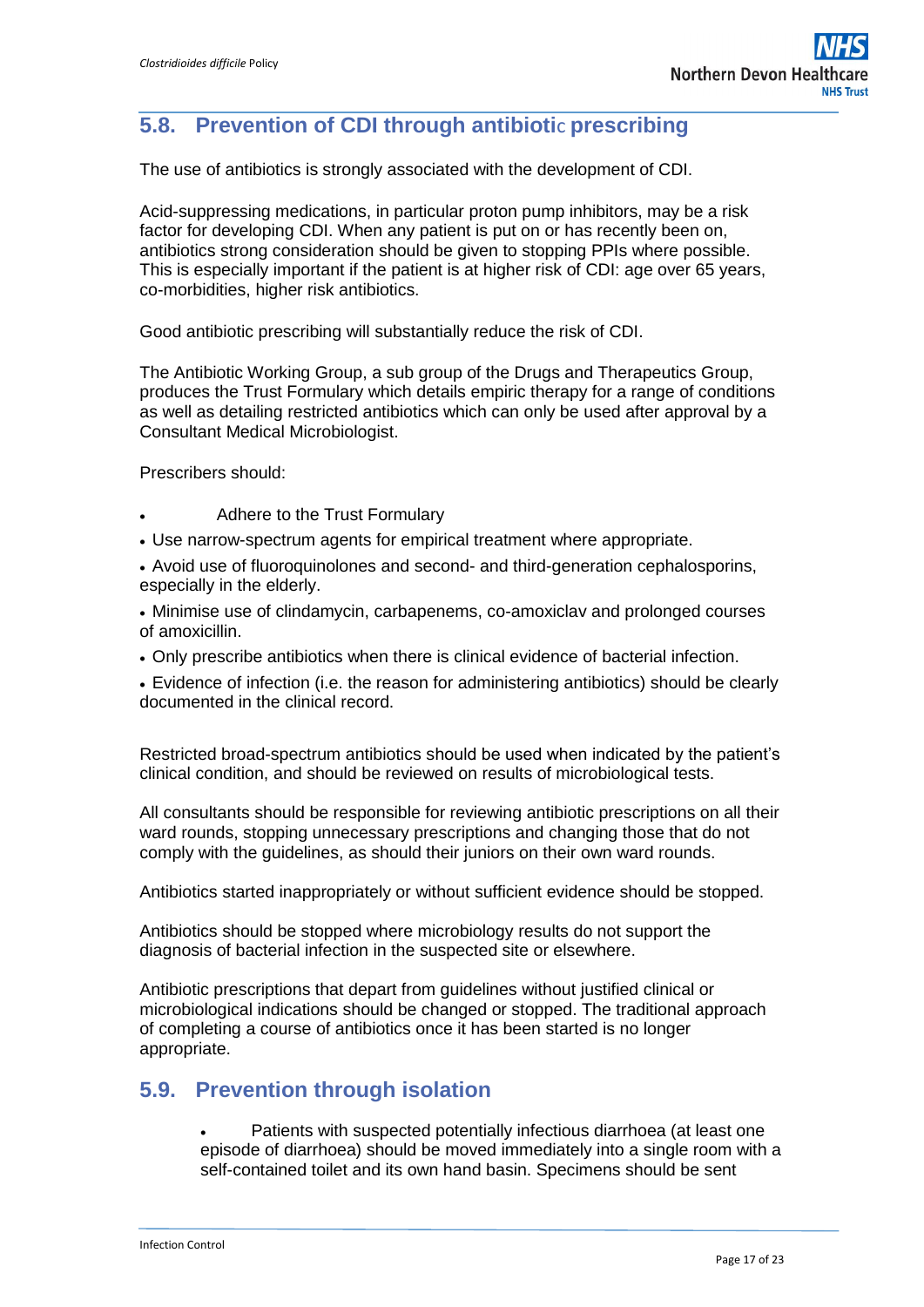immediately for *Clostridioides difficile* toxin testing (see SIGHT protocol). If the room does not have its own toilet facilities then a commode should be arranged.

 The Trust stool chart (incorporating the Bristol Stool Chart see Appendix B) should be used to monitor the patient's diarrhoea. Details must be recorded on a Trust Stool Chart.

 All staff or visitors entering an isolation-room should use disposable gloves and aprons for all contact with the patient and the patient's environment, and wash their hands with soap and water before and after each patient contact (see SIGHT protocol).

 The patient should remain isolated until there has been no diarrhoea (types 5–7) on the Bristol Stool Chart) for at least 48 hours, and a formed stool has been achieved (types 1–4) or as advised by the Infection Prevention & Control Team.

 If it is not possible to isolate the patient then the situation should be discussed with the Infection Prevention & Control Team.

 On the advice of the Infection Prevention & Control Team there may be occasions when patients with diarrhoea and/or confirmed CDI may be cohorted in a bay or ward.

 Transfer and movement of patients should be reduced to an operationally effective minimum.

 Where patients need to attend departments for essential investigations, they should be 'last on the list' unless earlier investigation is clinically indicated. In advance of the transfer, the receiving area should be notified of the patient's CDI status. Arrangements should be put in place to minimise the patient's waiting time and hence contact with other patients (e.g. the patient should be called for when the department is ready for them). Routine detergent cleaning of couch / trolley and other equipment is adequate unless the patient has an episode of diarrhoea in which case Tristel Fuse and/or Tristel Jet must be used.

 Transfer to other healthcare facilities, if required must include notification of the individual's CDI status. Staff, including ambulance personnel, should adopt appropriate infection prevention & control precautions when in contact with the patient.

 All clinical waste and linen from patients with CDI, including bedding and adjacent curtains, should be considered as contaminated and should be managed as infected/fouled waste and linen.

 Infection prevention & control precautions for handling deceased patients are the same as those used when the patient is alive. Faecal soiling around the cadaver should be cleaned first with detergent and then with a chlorine-containing cleaning agent. Plastic body bags are not necessary, but may be used as part of general practice in accordance with standard precautions for all patients. There is negligible risk to mortuary staff or undertakers provided that standard infection prevention & control precautions are used.

 Staff must ensure that the diagnosis of CDI is noted on the information sent to the patients General Practitioner, and the patient should be advised to report to their GP if they experience further diarrhoea.

 If a patient still has symptoms on discharge, agencies that will provide care for the patient must be informed.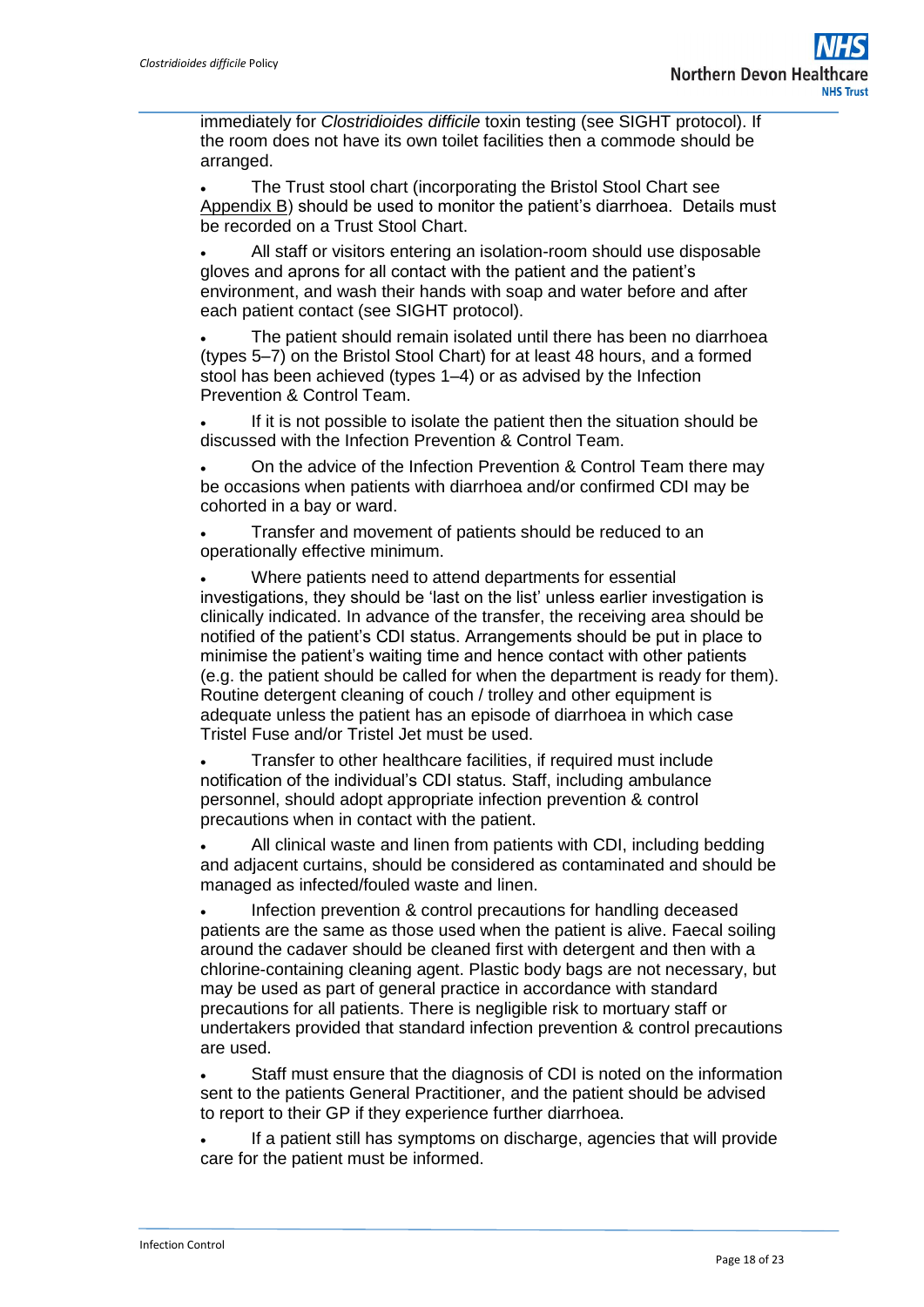### **5.10. Prevention through environmental cleaning and disinfection**

When a case of CDI is identified the whole ward must be cleaned with Tristel for the duration of that patient's stay, the same apples for a PII. If there is an outbreak the whole ward must be Tristel cleaned for the duration of the outbreak and for 7 days after the outbreak is declared over.

All commodes, toilets and bathroom areas of CDI patients should be cleaned after each use with Tristel Jet and/or Tristel Fuse.

On transfer, discharge or death of a patient with CDI the cleaning of the bed space, bay or ward area should be carried out using Tristel Fuse, and the curtains should be changed. The mattress requires disinfection with Tristel Fuse or Tristel Jet.

### **5.11. Hand hygiene in the prevention of CDI**

All healthcare workers should wash their hands with soap and water before and after contact with patients with suspected or proven CDI or any other infective diarrhoea, and after contact with the patient's immediate environment or body fluids. Hands should be dried thoroughly thereafter.

All healthcare workers must use disposable gloves and aprons for any physical contact with such patients, and the patient's immediate environment and body fluids, in line with the SIGHT protocol. Gloves and aprons should be removed after use and disposed of in line with infection prevention & control directives or guidance before washing hands as above.

Alcohol handrub **must not** be used as an alternative to soap. It can be applied **after**  washing to rid hands of remaining non-clostridial organisms.

### **5.12. Education and Training**

The ward/ departmental manager is responsible for ensuring staff involved in the procedures outlined in this policy have received suitable education/ training and can demonstrate competence when dealing with cases of *Clostridioidesdifficile*.

## <span id="page-18-0"></span>**6. Monitoring Compliance with and the Effectiveness of the Policy**

Standards/ Key Performance Indicators

#### **6.1. Key performance indicators comprise**

- Reducing cases of new *Clostridioides difficile* infections
- Maintaining levels below annual limits as set by Department of Health Reporting all cases of *Clostridioides difficile* infections on the Department of Health web-based reporting system (HCAI DCS)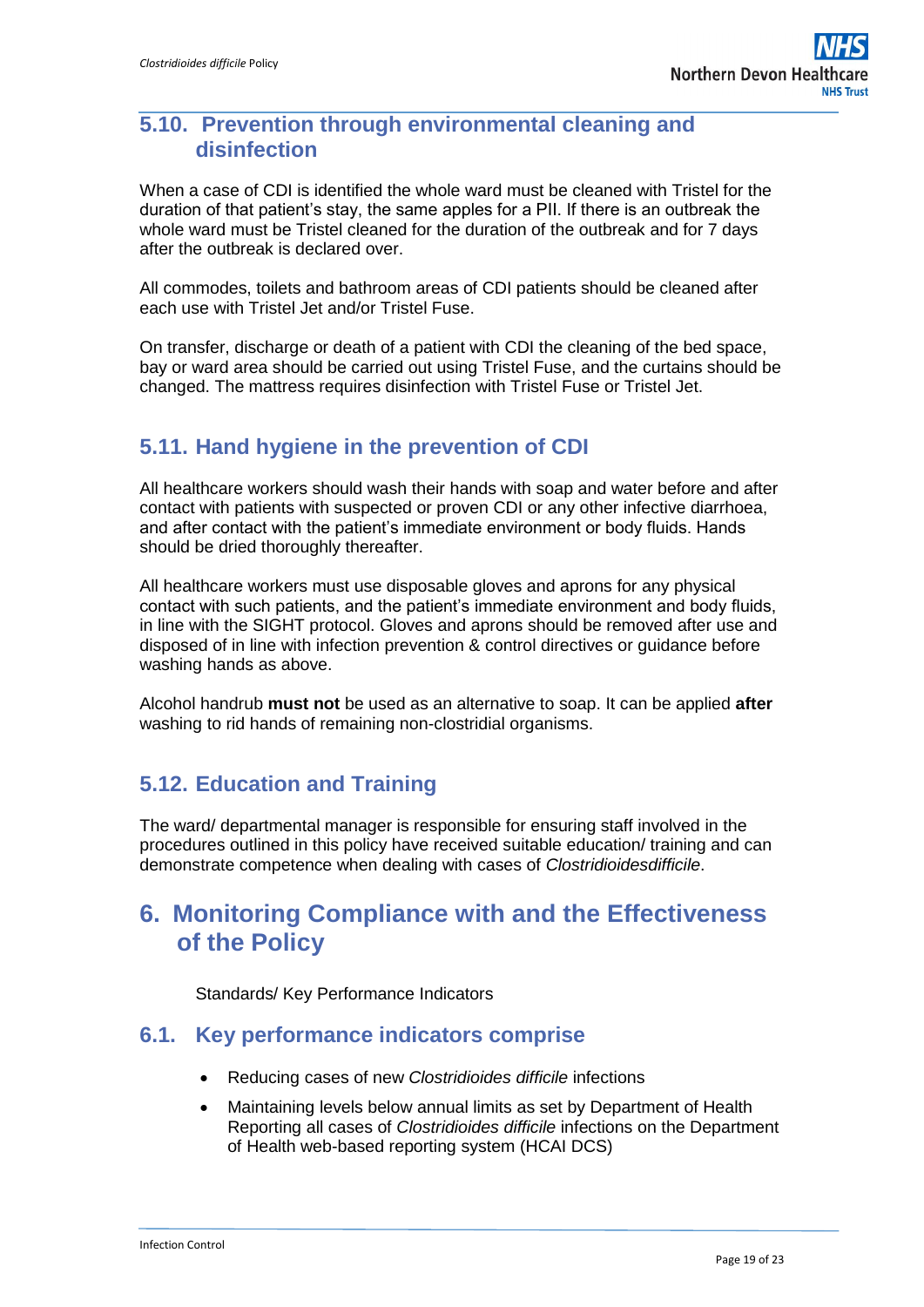### **6.2. Process for Implementation and Monitoring Compliance and Effectiveness**

After final approval, the author will arrange for a copy of the policy to be placed on the Trust's intranet. The policy will be referenced on the home page as a latest news release.

Information will also be included in the Chief Executive's Bulletin which is circulated electronically to all staff.

Line managers are responsible for ensuring this policy is implemented across their area of work.

Monitoring compliance with this policy will be the responsibility of the Lead Nurse Infection Prevention & Control. This will be undertaken by review of clinical management of all individuals with *Clostridioides difficile* Infection at least 3 times weekly by Infection Prevention & Control Nurses with a weekly review of all cases at Infection Prevention & Control Team Meeting. The Infection Prevention & Control Team weekly review will also look for indicators of Periods of Increased Incidence (PII) and take action accordingly.

## <span id="page-19-0"></span>**7. Equality Impact Assessment**

The author must include the Equality Impact Assessment Table and identify whether the policy has a positive or negative impact on any of the groups listed. The Author must make comment on how the policy makes this impact.

| <b>Group</b>              | <b>Positive</b><br><b>Impact</b> | <b>Negative</b><br><b>Impact</b> | <b>No</b><br><b>Impact</b> | <b>Comment</b> |
|---------------------------|----------------------------------|----------------------------------|----------------------------|----------------|
| Age                       |                                  |                                  | X                          |                |
| <b>Disability</b>         |                                  |                                  | X                          |                |
| Gender                    |                                  |                                  | X                          |                |
| Gender                    |                                  |                                  | X                          |                |
| Reassignment              |                                  |                                  |                            |                |
| Human Rights              |                                  |                                  | X                          |                |
| (rights to privacy,       |                                  |                                  |                            |                |
| dignity, liberty and      |                                  |                                  |                            |                |
| non-degrading             |                                  |                                  |                            |                |
| treatment), marriage      |                                  |                                  |                            |                |
| and civil partnership     |                                  |                                  |                            |                |
| Pregnancy                 |                                  |                                  | X                          |                |
| Maternity and             |                                  |                                  | X                          |                |
| <b>Breastfeeding</b>      |                                  |                                  |                            |                |
| Race (ethnic origin)      |                                  |                                  | X                          |                |
| Religion (or belief)      |                                  |                                  | X                          |                |
| <b>Sexual Orientation</b> |                                  |                                  | X                          |                |

#### **Table 1: Equality impact Assessment**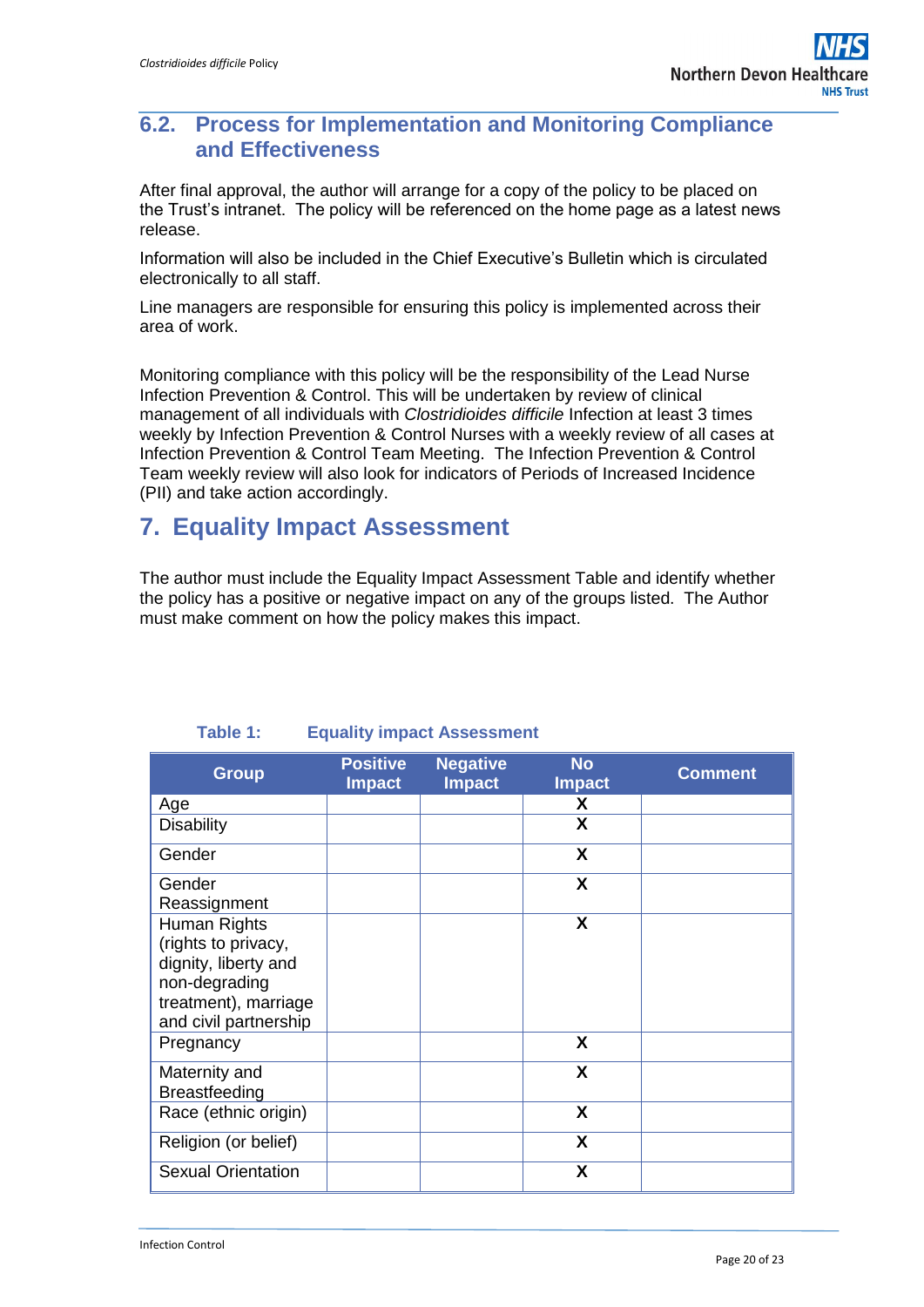## <span id="page-20-0"></span>**8. References**

*Clostridioides difficile* infection: How to deal with the problem Department of Health, January 2009 Updated guidance on the management of *Clostridioides difficile* infection. Public Health England, May 2013. PHE gateway number 2013043

## <span id="page-20-1"></span>**9. Associated Documentation**

- **[Gastro-Intestinal Disease Policy](http://ndht.ndevon.swest.nhs.uk/policies/?p=1251)**
- [Infection Prevention and Control Operational Policy](http://ndht.ndevon.swest.nhs.uk/policies/?p=1260)
- [Isolation Policy](http://ndht.ndevon.swest.nhs.uk/policies/?p=1267)
- [Standard Infection Control Precautions Policy](http://ndht.ndevon.swest.nhs.uk/policies/?p=1302)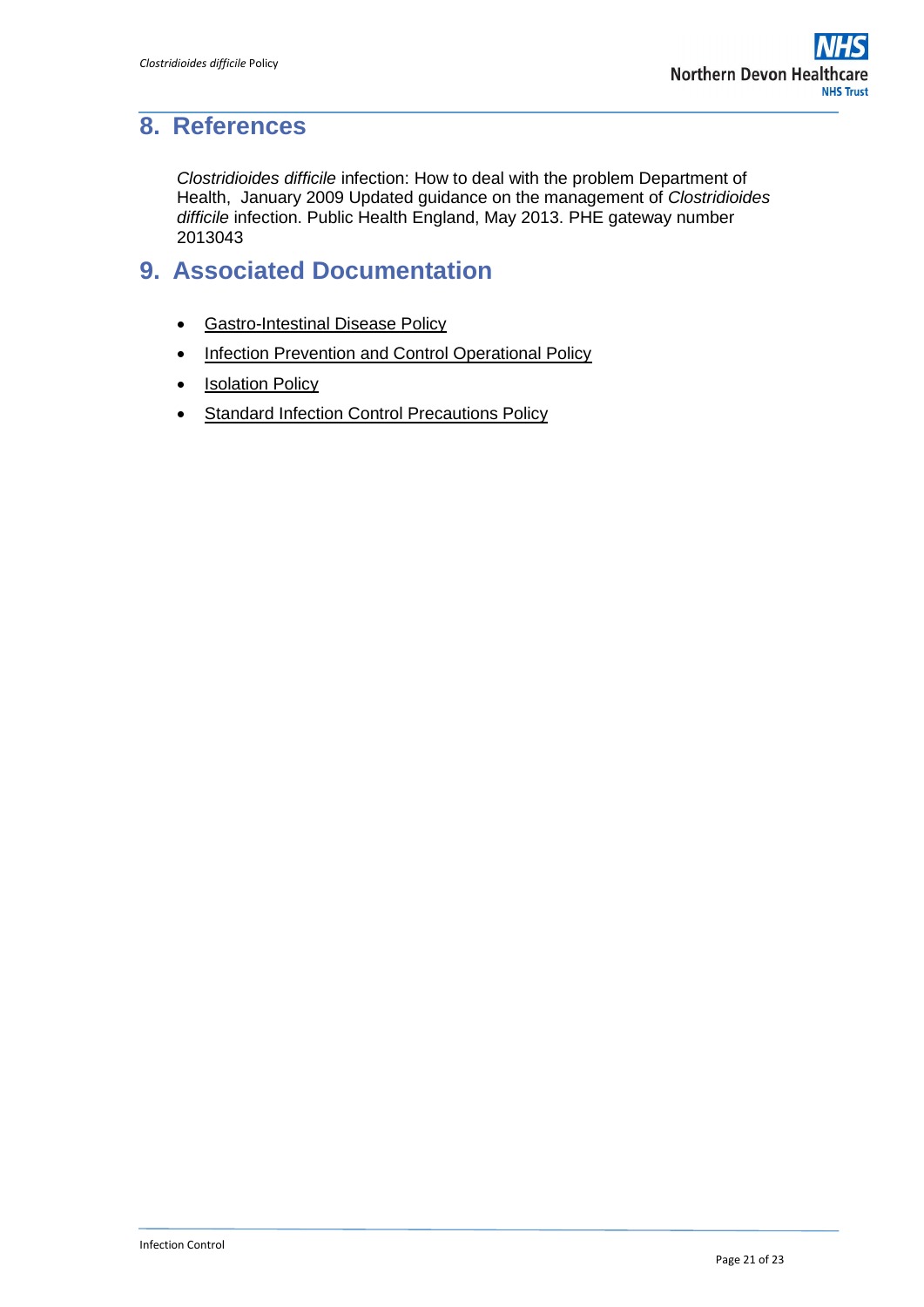#### Appendix A: Medicines that can produce diarrhoea

#### **Medicines that can produce diarrhoea**

Diarrhoea is a common adverse drug reaction (ADR) with many medicines.

Antimicrobials account for about 25% of drug-induced diarrhoea though most cases are benign.

While diarrhoea has been seen with most medicines, the ones that are most commonly implicated are:

- acarbose;
- antimicrobials;
- biguanides;
- bile salts;
- colchicine;
- cytotoxics;
- dipyridamole;
- gold preparations;
- iron preparations;
- laxatives;
- leflunomide;
- magnesium preparations, e.g. antacids;
- metoclopramide;
- misoprostol;
- non-steroidal anti-inflammatory drugs (NSAIDS), e.g. aspirin, ibuprofen;
- olsalazine;
- orlistat;
- proton pump inhibitors; and
- ticlopidine.

Alternative diagnoses for the diarrhoea are important; therefore, careful attention should be paid to the temporal relationship between the time that the medicine is first taken and when the diarrhoea first appears.

Further information on adverse effects is available from local medicines information centres or by using the 'search by section' facility at http://emc.medicines.org.uk/